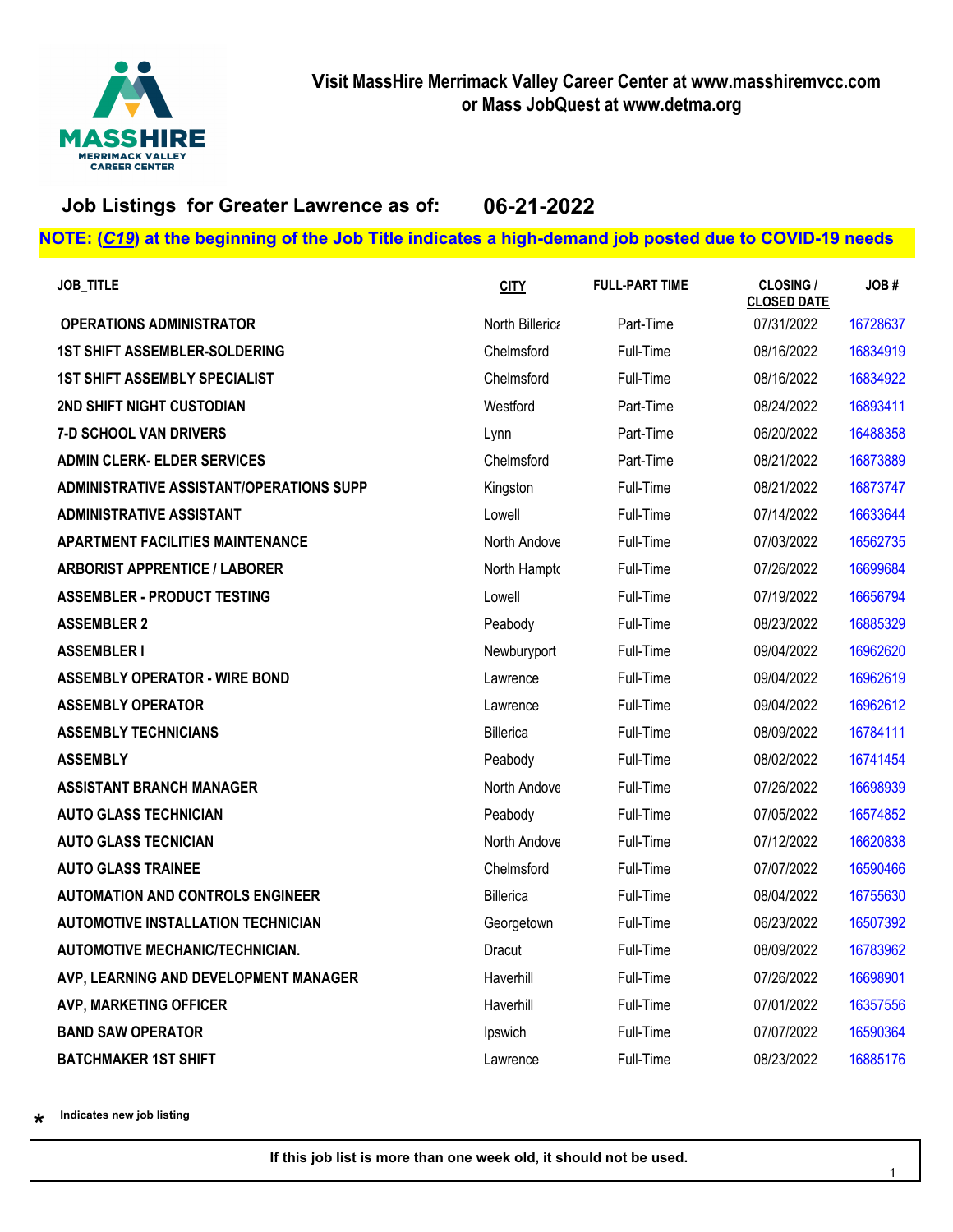| <b>JOB TITLE</b>                                | <b>CITY</b>    | <b>FULL-PART TIME</b> | <b>CLOSING /</b><br><b>CLOSED DATE</b> | JOB#     |
|-------------------------------------------------|----------------|-----------------------|----------------------------------------|----------|
| <b>BATCHMAKER 2ND SHIFT</b>                     | Lawrence       | Full-Time             | 08/23/2022                             | 16885182 |
| BEHAVIORAL HEALTH NURSE PRACTITIONER            | LOWELL         | Full-Time             | 08/14/2022                             | 16824558 |
| BEHAVIORAL HEALTH SERVICE CARE MANAGER          | <b>LOWELL</b>  | Full-Time             | 08/14/2022                             | 16824568 |
| <b>BINDERY HELPER - DAYS</b>                    | Newburyport    | Full-Time             | 08/09/2022                             | 16783521 |
| <b>BINDERY HELPER - NIGHTS</b>                  | Newburyport    | Full-Time             | 08/09/2022                             | 16783536 |
| <b>BOATYARD ASSISTANT</b>                       | Salem          | Full-Time             | 06/27/2022                             | 16529336 |
| <b>BOOKKEEPER/ ADMIN</b>                        | Dracut         | Part-Time             | 08/03/2022                             | 16748142 |
| <b>BRAND MARKETING MANAGER</b>                  | Lowell         | Full-Time             | 08/29/2022                             | 16912628 |
| <b>BREAKFAST ATTENDANT</b>                      | Saugus         | Part-Time             | 07/07/2022                             | 16590398 |
| <b>BUSINESS DEVELOPMENT MANAGER</b>             | Lowell         | Full-Time             | 09/04/2022                             | 16962510 |
| <b>BUSINESS DEVELOPMENT OFFICER</b>             | Dover          | Full-Time             | 07/10/2022                             | 16779579 |
| <b>BUSINESS PLANNER/SCHEDULER</b>               | Dracut         | Full-Time             | 06/20/2022                             | 16488926 |
| <b>BUSINESS REPORTING ANALYST</b>               | Chelmsford     | Full-Time             | 07/03/2022                             | 16562500 |
| <b>BUSINESS SERVICES REPRESENTATIVE</b>         | Lawrence       | Full-Time             | 07/03/2022                             | 16562842 |
| <b>CAD DRAFTSPERSON - WILL TRAIN</b>            | Hudson         | Full-Time             | 07/19/2022                             | 16656824 |
| <b>CAKE DECORATOR</b>                           | Gloucester     | Part-Time             | 08/30/2022                             | 16922840 |
| <b>CAMP COUNSELOR</b>                           | Tyngsboro      | Full-Time             | 07/10/2022                             | 16608894 |
| <b>CARD SERVICES REP</b>                        | Littleton      | Full-Time             | 06/20/2022                             | 16488442 |
| <b>CAREER COACHING ADVISOR - AMTEP</b>          | Salem          | Full-Time             | 07/10/2022                             | 16693357 |
| <b>CAREER COACHING ADVISOR</b>                  | Lynn           | Full-Time             | 07/10/2022                             | 16693335 |
| <b>CAREGIVER, HOMEMAKER/ PCA/ HHA/ CNA</b>      | North Andove   | Part-Time             | 06/30/2022                             | 16109013 |
| <b>CAREGIVER</b>                                | North Chelms   | Full-Time             | 08/12/2022                             | 16300187 |
| <b>CAREGIVERS - PCA/HHA</b>                     | North Andove   | Part-Time             | 07/12/2022                             | 16620216 |
| <b>CDL CLASS A TRUCK DRIVER</b>                 | Peabody        | Full-Time             | 08/25/2022                             | 16900611 |
| <b>CDL CLASS B PROFESSIONAL DRIVER</b>          | <b>Beverly</b> | Full-Time             | 07/16/2022                             | 16824633 |
| <b>CDL DRIVER</b>                               | Gloucester     | Full-Time             | 08/21/2022                             | 16873826 |
| <b>CDL DRIVER</b>                               | Lowell         | Full-Time             | 08/29/2022                             | 16912756 |
| <b>CERTIFIED NURSING AIDE - TEMPORARY</b>       | Andover        | Part-Time             | 07/26/2022                             | 16699608 |
| $\star$ CERTIFIED NURSING ASSISTANT - TEMPORARY | Chelmsford     | Part-Time             | 09/15/2022                             | 17073271 |
| <b>CHEMICAL PRODUCTION OPERATOR</b>             | Newburyport    | Full-Time             | 08/14/2022                             | 16824429 |
| <b>CHW ASTHMA HEALTH EDUCATOR</b>               | <b>LOWELL</b>  | Full-Time             | 08/14/2022                             | 16824575 |
| <b>CLEANERS</b>                                 | Tewksbury      | Full-Time             | 08/03/2022                             | 16747956 |
| <b>CLIENT SERVICE ASSOCIATE- ASSISTING A FA</b> | Chelmsford     | Full-Time             | 08/30/2022                             | 16783911 |
| <b>CLINICAL EDUCATOR</b>                        | LOWELL         | Full-Time             | 08/14/2022                             | 16824591 |

\*\* **Indicates new job listing**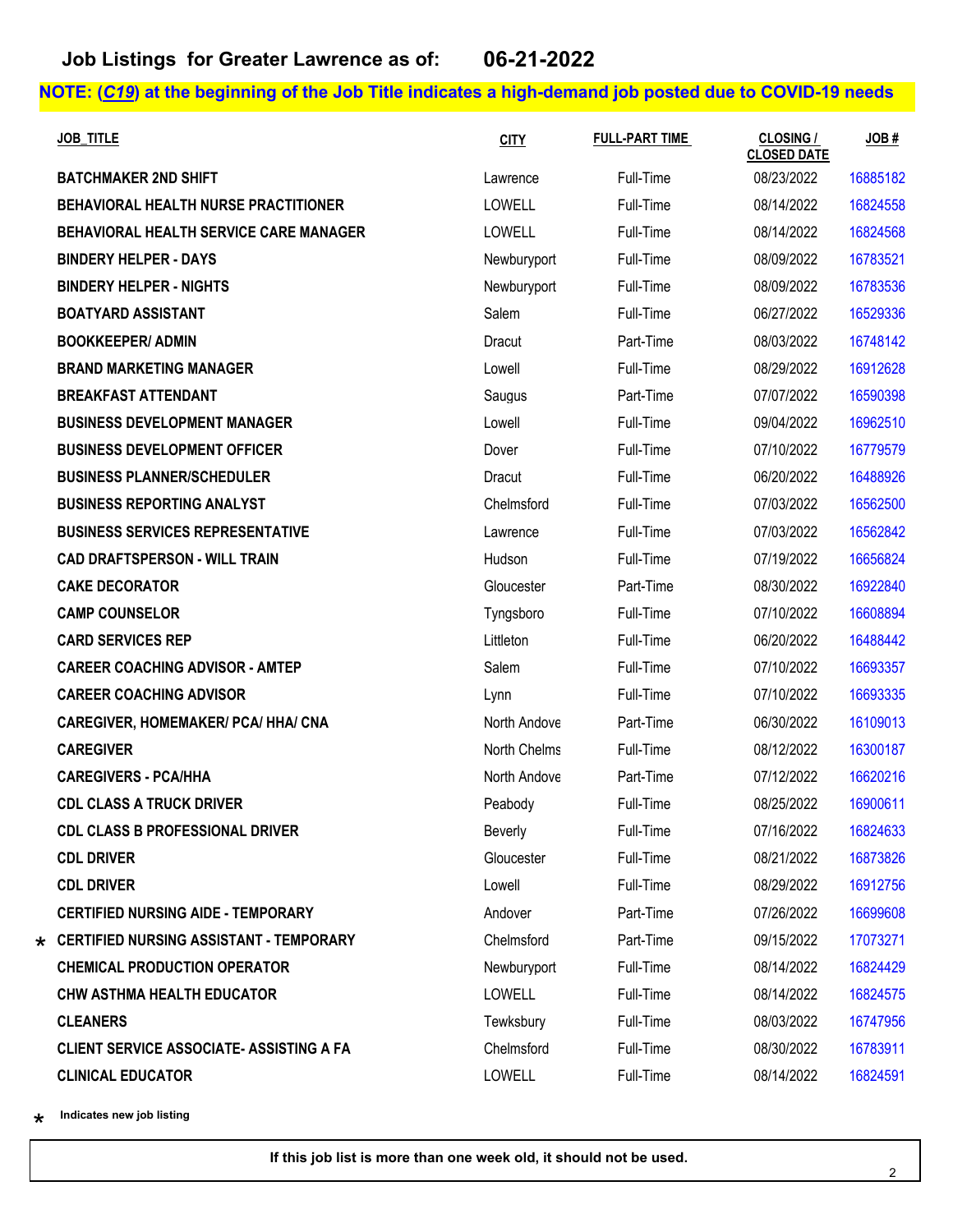|         | <b>JOB TITLE</b>                               | <b>CITY</b>    | <b>FULL-PART TIME</b> | <b>CLOSING /</b><br><b>CLOSED DATE</b> | JOB#     |
|---------|------------------------------------------------|----------------|-----------------------|----------------------------------------|----------|
|         | <b>CNA'S, LPNS, RNS, PATIENT CARE ASS</b>      | Lawrence       | Full-Time             | 09/01/2022                             | 16946656 |
|         | <b>CNC LATHE SETUP &amp; RUN MACHINIST</b>     | Ipswich        | Full-Time             | 07/07/2022                             | 16590452 |
|         | <b>CNC MACHINE OPERATOR</b>                    | Hudson         | Full-Time             | 06/20/2022                             | 16488917 |
|         | <b>CNC MACHINIST - 1ST SHIFT</b>               | Andover        | Full-Time             | 08/09/2022                             | 16783690 |
|         | <b>CNC MACHINIST - 2ND SHIFT</b>               | Andover        | Full-Time             | 08/09/2022                             | 16783691 |
|         | <b>CNC MILLING AND LATHE MACHINIST</b>         | Tewksbury      | Full-Time             | 06/19/2022                             | 16484058 |
|         | CNC MILLING SETUP & RUN MACHINIST              | Ipswich        | Full-Time             | 07/07/2022                             | 16590432 |
|         | <b>CNC OPERATOR - ENTRY LEVEL</b>              | Newburyport    | Full-Time             | 07/24/2022                             | 16686383 |
|         | CNC SETUP & OPERATOR CLASS B                   | Newburyport    | Full-Time             | 07/24/2022                             | 16686399 |
|         | <b>COMMUNITY HEALTH WORKER - PREP COORD</b>    | LOWELL         | Full-Time             | 08/14/2022                             | 16824604 |
|         | <b>COMPLIANCE OFFICER III</b>                  | Boston         | Full-Time             | 06/30/2022                             | 16633904 |
|         | <b>CONSTRUCTION WORKER</b>                     | Dracut         | Full-Time             | 06/29/2022                             | 16536693 |
|         | $\star$ COOK                                   | <b>Byfield</b> | Full-Time             | 09/14/2022                             | 17063654 |
|         | <b>CORPORATE RECEPTIONIST</b>                  | Tewksbury      | Full-Time             | 09/12/2022                             | 17017063 |
|         | <b>COUNSELOR</b>                               | Lowell         | Full-Time             | 07/31/2022                             | 16728647 |
|         | <b>COUNTER/INSIDE SALES ASSOCIATE</b>          | Beverly        | Full-Time             | 06/27/2022                             | 16528993 |
|         | <b>CRAIC CREW - PRODUCTION &amp; COMMUNITY</b> | Lowell         | Full-Time             | 08/29/2022                             | 16912644 |
|         | <b>CRITICAL HOME REPAIR MANAGER</b>            | Westford       | Part-Time             | 09/05/2022                             | 16969497 |
|         | <b>CUST SERVICE REP CSR REMOTE</b>             | Lowell         | Full-Time             | 08/04/2022                             | 16755425 |
|         | <b>CUST SVC REP/SPANISH REMOTE</b>             | Lowell         | Full-Time             | 08/04/2022                             | 16755430 |
|         | <b>CUSTODIAN</b>                               | Tyngsboro      | Full-Time             | 08/03/2022                             | 16747830 |
|         | <b>CUSTOMER SERVICE REP II</b>                 | Lawrence       | Full-Time             | 09/01/2022                             | 16946448 |
|         | <b>CUSTOMER SERVICE REP</b>                    | Georgetown     | Full-Time             | 09/06/2022                             | 16974898 |
|         | <b>CUSTOMER SERVICE REPRESENTATIVE</b>         | Haverhill      | Full-Time             | 08/01/2022                             | 16851401 |
|         | <b>CUSTOMER SERVICE REPRESENTATIVE</b>         | Billerica      | Full-Time             | 09/11/2022                             | 17012738 |
| $\star$ | <b>CUSTOMER SERVICE REPRESENTATIVE</b>         | Georgetown     | Full-Time             | 09/12/2022                             | 17016458 |
|         | <b>CYCLE COUNTER</b>                           | Ayer           | Full-Time             | 07/25/2022                             | 16693211 |
|         | <b>DELIVERY DRIVER</b>                         | Danvers        | Full-Time             | 08/07/2022                             | 16774252 |
|         | <b>DENTAL ASSISTANT</b>                        | <b>LOWELL</b>  | Full-Time             | 08/14/2022                             | 16824611 |
|         | <b>DENTAL ASSOCIATE</b>                        | Lowell         | Full-Time             | 06/21/2022                             | 16494054 |
|         | DENTAL PATIENT SERVICE REPRESENTATIVE          | <b>LOWELL</b>  | Full-Time             | 08/14/2022                             | 16824616 |
|         | <b>DESIGN ASSURANCE ENGINEER II</b>            | Chelmsford     | Full-Time             | 08/31/2022                             | 16928121 |
|         | <b>DIGITAL OPERATOR - 2ND SHIFT</b>            | Newburyport    | Full-Time             | 08/09/2022                             | 16783588 |
|         | <b>DIGITAL OPERATOR - NIGHTS</b>               | Newburyport    | Full-Time             | 08/09/2022                             | 16783585 |

\*\* **Indicates new job listing**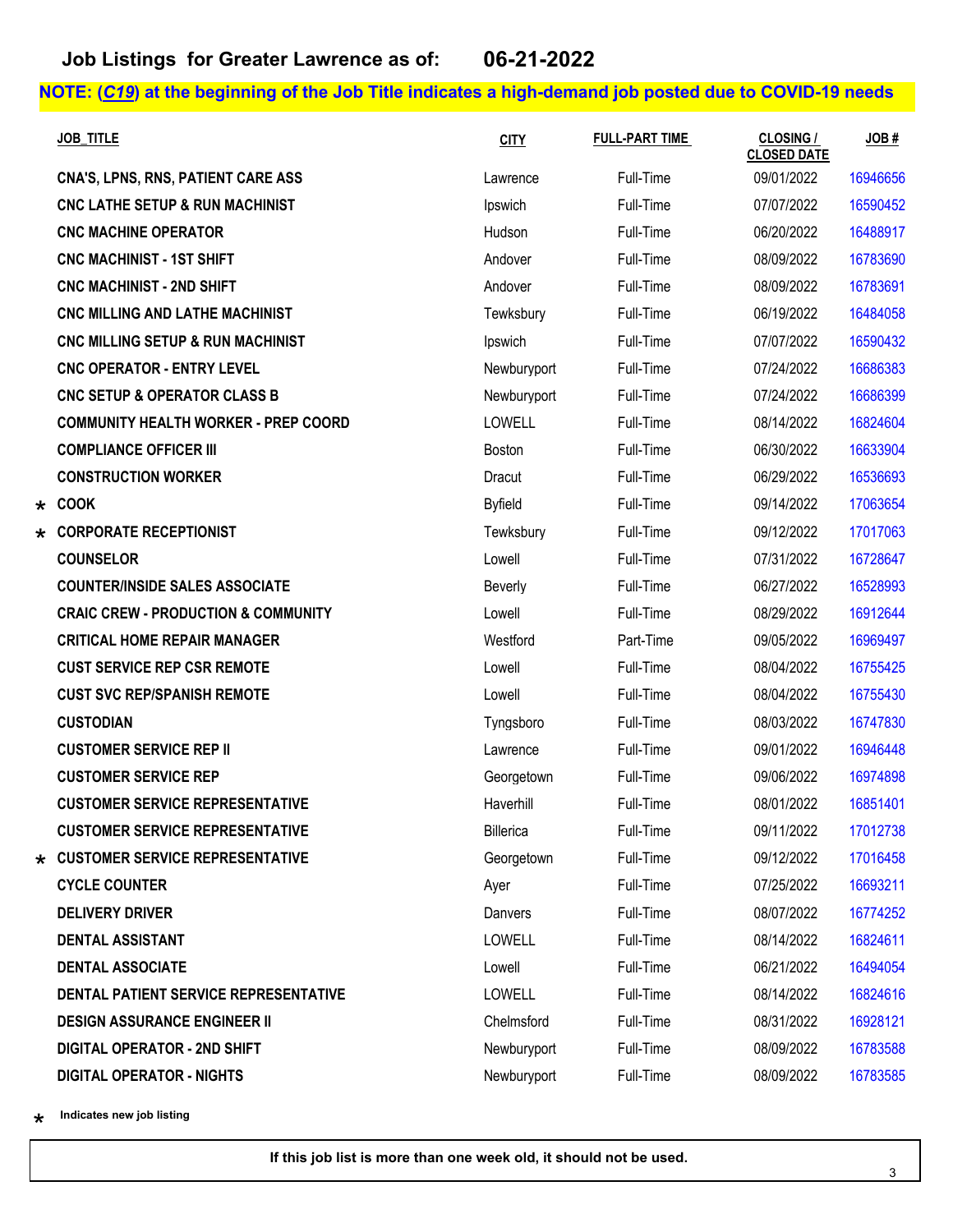|         | <b>JOB TITLE</b>                                  | <b>CITY</b>     | <b>FULL-PART TIME</b> | <b>CLOSING /</b><br><b>CLOSED DATE</b> | JOB#     |
|---------|---------------------------------------------------|-----------------|-----------------------|----------------------------------------|----------|
|         | <b>DINING SERVER</b>                              | Billerica       | Part-Time             | 07/25/2022                             | 16693340 |
| $\star$ | <b>DINING SERVICES ASSISTANT</b>                  | <b>Byfield</b>  | Full-Time             | 09/14/2022                             | 17063652 |
|         | <b>DIRECT CARE PROFESSIONAL</b>                   | Lawrence        | Part-Time             | 09/01/2022                             | 16946531 |
|         | <b>DIRECT SUPPORT AND CNAS</b>                    | Peabody         | Full-Time             | 09/01/2022                             | 16946514 |
|         | DIRECTOR OF PROGRAMS AND PARTNERSHIPS             | Salem           | Full-Time             | 08/03/2022                             | 16748426 |
|         | * DIRECTOR OF REGIONAL LOGISTICS                  | Haverhill       | Full-Time             | 09/15/2022                             | 17073118 |
|         | DIRECTOR, EQUAL OPPORTUNITY & OUTREACH            | Lowell          | Full-Time             | 07/26/2022                             | 16699506 |
|         | <b>DISHWASHER</b>                                 | Peabody         | Part-Time             | 06/21/2022                             | 16494130 |
|         | <b>DISTRIBUTION SPECIALIST/DRIVER</b>             | Salem           | Part-Time             | 08/03/2022                             | 16748444 |
|         | <b>DOCUMENT CONTROL &amp; TRAINING SUPERVISOR</b> | Chelmsford      | Full-Time             | 08/31/2022                             | 16928099 |
|         | <b>DRAIN CLEANER</b>                              | Gloucester      | Part-Time             | 08/30/2022                             | 16922853 |
|         | <b>DRIVER / OPERATOR / LABORER</b>                | Seabrook        | Full-Time             | 08/18/2022                             | 16851228 |
|         | <b>DRIVER ASSISTANT- HELPER</b>                   | Lowell          | Full-Time             | 08/29/2022                             | 16913111 |
|         | <b>DRIVER</b>                                     | Lowell          | Part-Time             | 07/19/2022                             | 16657181 |
|         | <b>DRIVERS</b>                                    | Haverhill       | Part-Time             | 07/12/2022                             | 16620669 |
|         | DRIVING SCHOOL INSTRUCTOR FT/PT                   | North Andove    | Full-Time             | 09/01/2022                             | 16946983 |
| $\star$ | <b>ELECTRICIAN APPRENTICE</b>                     | Tyngsboro       | Full-Time             | 09/13/2022                             | 17054802 |
|         | ELECTRO/MECHANICAL ASSEMBLER                      | North Billerica | Full-Time             | 07/18/2022                             | 16650298 |
|         | ELECTROMECHANICAL ASSEMBLER II                    | Dracut          | Full-Time             | 08/16/2022                             | 16834932 |
|         | ELECTROMECHANICAL ASSEMBLER SOLDERER              | Nashua          | Full-Time             | 08/16/2022                             | 16834942 |
|         | <b>ELECTRONIC BANKING MANAGER</b>                 | Haverhill       | Full-Time             | 07/27/2022                             | 16699023 |
|         | ELECTRONICS MANUFACTURING TECH (TEMP)             | Chelmsford      | Full-Time             | 07/05/2022                             | 16574475 |
|         | <b>ELECTRONICS TECHNICIAN</b>                     | Chelmsford      | Full-Time             | 09/06/2022                             | 16974283 |
|         | <b>EMERGENCY MEDICAL TECHNICIAN</b>               | Lawrence        | Full-Time             | 09/01/2022                             | 16946472 |
|         | <b>EMPLOYMENT COUNSELOR DES</b>                   | Lynn            | Full-Time             | 07/06/2022                             | 16584677 |
|         | <b>EMPLOYMENT COUNSELOR VETERAN REP</b>           | Lawrence        | Full-Time             | 07/01/2022                             | 16465867 |
|         | <b>EMPLOYMENT COUNSELOR YOUTH</b>                 | Lawrence        | Full-Time             | 06/22/2022                             | 16499690 |
|         | <b>EMPLOYMENT COUNSELOR, DES</b>                  | Haverhill       | Full-Time             | 08/14/2022                             | 16824709 |
|         | <b>ENGINEER I-PROCESS</b>                         | <b>LOWELL</b>   | Full-Time             | 06/30/2022                             | 16357601 |
|         | <b>ENGINEERING TECHNICIAN</b>                     | Gloucester      | Full-Time             | 07/25/2022                             | 16693083 |
|         | <b>ENTRY LEVEL DRAFTER/DESIGNER -REMOTE</b>       | North Billerica | Full-Time             | 07/03/2022                             | 16562539 |
|         | <b>ENTRY LEVEL ROOFERS</b>                        | North Billerica | Full-Time             | 08/30/2022                             | 16922964 |
|         | <b>EQUAL OPPORTUNITY INTAKE COORDINATOR</b>       | Lowell          | Full-Time             | 07/26/2022                             | 16699512 |
|         | <b>ESL INTRUCTOR</b>                              | Salem           | Full-Time             | 07/07/2022                             | 16590383 |

\*\* **Indicates new job listing**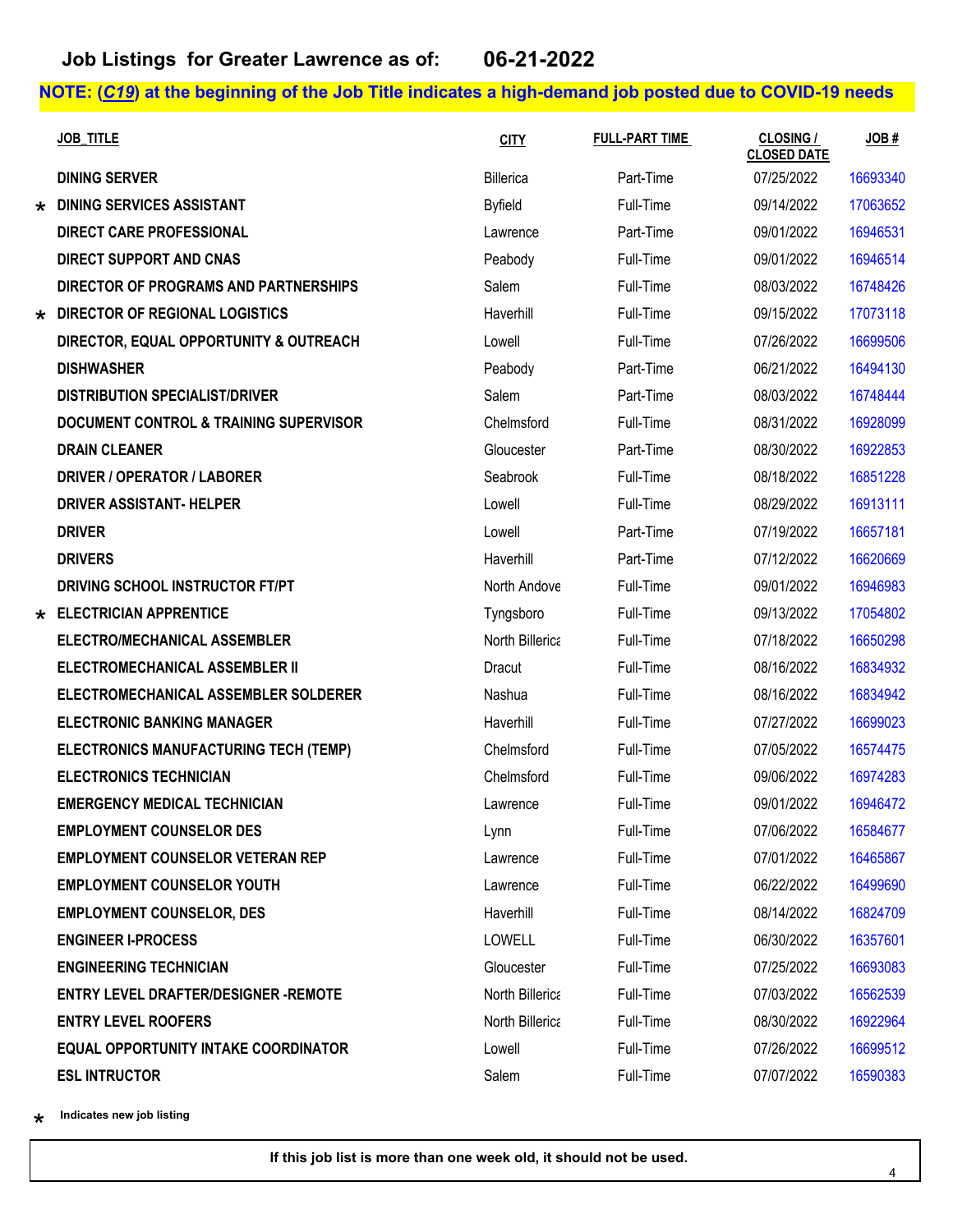| <b>JOB TITLE</b>                               | <b>CITY</b>    | <b>FULL-PART TIME</b> | <b>CLOSING /</b><br><b>CLOSED DATE</b> | JOB#     |
|------------------------------------------------|----------------|-----------------------|----------------------------------------|----------|
| <b>EXECUTIVE ASSISTANT TO VICE CHANCELLOR</b>  | Lowell         | Full-Time             | 07/26/2022                             | 16699490 |
| <b>EXHIBIT DOCENT</b>                          | Salem          | Full-Time             | 06/28/2022                             | 16532486 |
| <b>EXHIBIT OPERATIONS MANAGER</b>              | Salem          | Full-Time             | 06/28/2022                             | 16532504 |
| <b>FABRICATOR - WELDER</b>                     | North Chelms   | Full-Time             | 06/20/2022                             | 16488839 |
| <b>FABRICATOR</b>                              | North Chelms   | Full-Time             | 08/15/2022                             | 16828227 |
| <b>FACILITIES HELPER/ASSISTANT</b>             | Peabody        | Full-Time             | 08/31/2022                             | 16928178 |
| <b>FAMILY SUPPORT WORKER</b>                   | Lowell         | Full-Time             | 06/30/2022                             | 16546438 |
| <b>FARM LABORER- FARM STAND</b>                | Chelmsford     | Full-Time             | 08/10/2022                             | 16799171 |
| <b>FLOW LINE TECHNICIAN</b>                    | Newburyport    | Full-Time             | 07/24/2022                             | 16686364 |
| <b>FOOD SERVICE ASSOCIATE/CASHIER</b>          | <b>Beverly</b> | Part-Time             | 08/30/2022                             | 16923204 |
| <b>FOOD SERVICE SUPERVISOR</b>                 | Beverly        | Full-Time             | 08/30/2022                             | 16923225 |
| * FOOD WORKERS - 10                            | Chelmsford     | Part-Time             | 09/15/2022                             | 17073363 |
| <b>FOREMAN</b>                                 | Lawrence       | Full-Time             | 08/31/2022                             | 16928509 |
| <b>FOREST &amp; PARK SUPERVISOR 1</b>          | Rockport       | Full-Time             | 09/04/2022                             | 16962547 |
| <b>FORKLIFT OPERATOR - 2ND SHIFT</b>           | Lawrence       | Full-Time             | 08/24/2022                             | 16893298 |
| <b>FORKLIFT OPERATOR - 3RD SHIFT</b>           | Lawrence       | Full-Time             | 08/24/2022                             | 16893300 |
| <b>FORKLIFT OPERATOR 1ST SHIFT</b>             | Lawrence       | Full-Time             | 08/24/2022                             | 16893296 |
| <b>FORKLIFT OPERATOR/WAREHOUSE - 1ST SHIFT</b> | Haverhill      | Full-Time             | 08/07/2022                             | 16774138 |
| <b>FORKLIFT OPERATOR/WAREHOUSE - 2ND SHIFT</b> | Haverhill      | Full-Time             | 08/07/2022                             | 16774141 |
| <b>FULL-TIME UPSKILLING NAVIGATOR</b>          | Lawrence       | Full-Time             | 07/01/2022                             | 16319639 |
| <b>FURNITURE ASSEMBLER</b>                     | Chelmsford     | Full-Time             | 07/18/2022                             | 16651160 |
| <b>GENERAL OFFICE ASSOCIATES</b>               | Tewksbury      | Full-Time             | 08/30/2022                             | 16922829 |
| <b>GENERAL SECRETARY</b>                       | Tyngsboro      | Full-Time             | 06/23/2022                             | 16507138 |
| <b>GENERAL WAREHOUSE ASSOCIATES</b>            | Tewksbury      | Full-Time             | 08/30/2022                             | 16922827 |
| <b>GUEST SERVICES ASSOCIATE</b>                | Salem          | Full-Time             | 06/28/2022                             | 16532459 |
| <b>HOOD CLEANING TECH 1</b>                    | Lawrence       | Full-Time             | 08/18/2022                             | 16851105 |
| <b>HOUSEKEEPER</b>                             | Billerica      | Full-Time             | 07/25/2022                             | 16693328 |
| HR BUSINESS/SYSTEMS ANALYST                    | Lowell         | Full-Time             | 08/02/2022                             | 16741482 |
| <b>HR COODINATOR</b>                           | Lawrence       | Full-Time             | 08/02/2022                             | 16741542 |
| <b>HR/BENEFITS REPRESENTATIVE</b>              | Lowell         | Full-Time             | 07/26/2022                             | 16699530 |
| <b>INDUSTRIAL STITCHER</b>                     | Amesbury       | Full-Time             | 06/29/2022                             | 16536462 |
| $\star$ ISO-QMS                                | Haverhill      | Full-Time             | 09/15/2022                             | 17073081 |
| IT SYSTEMS & SERVICES TECH                     | Billerica      | Full-Time             | 08/02/2022                             | 16741459 |
| <b>JOB FAIR - BANKING &amp; FINANCE</b>        | Haverhill      | Full-Time             | 08/17/2022                             | 16841934 |

\*\* **Indicates new job listing**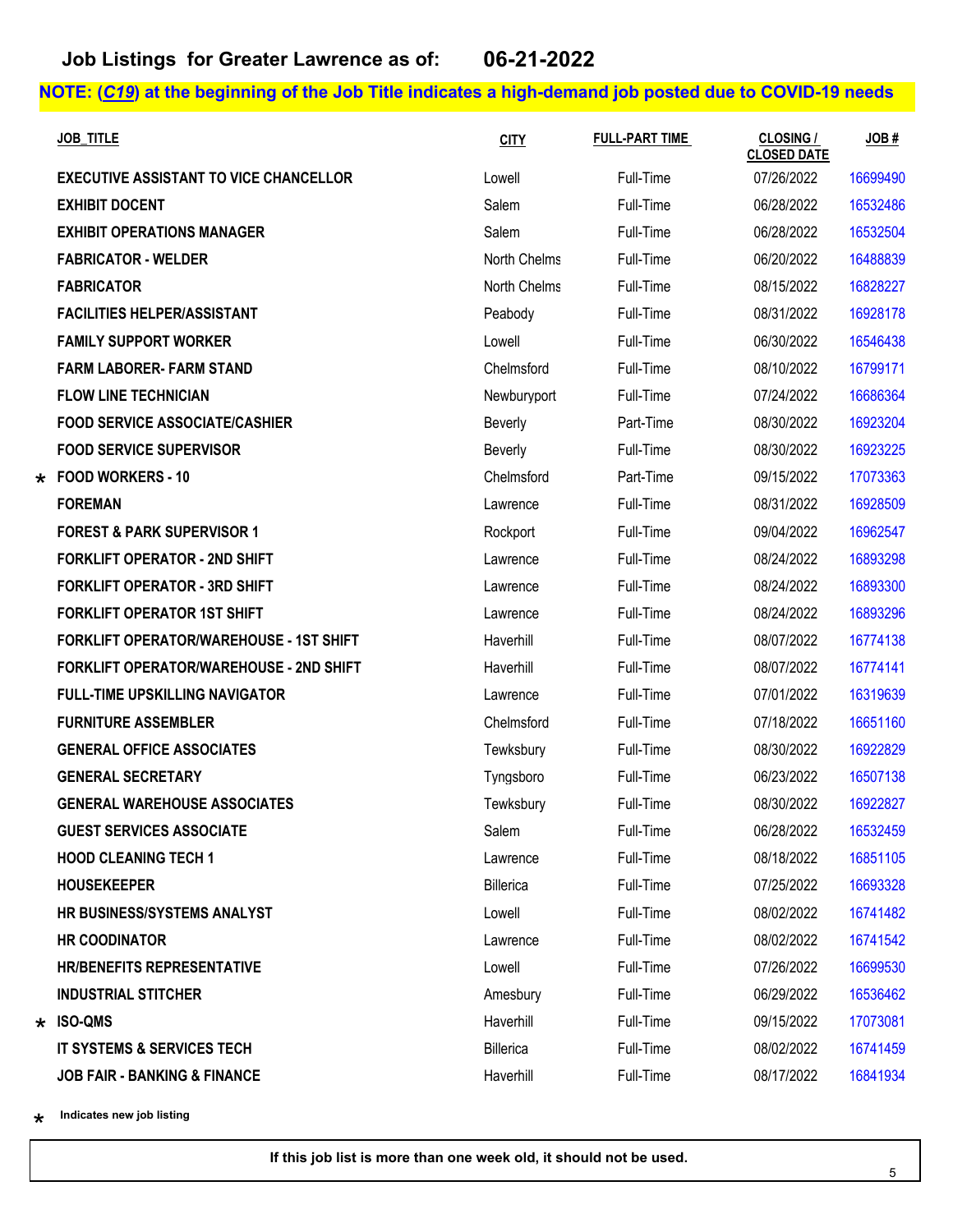| <b>JOB TITLE</b>                                   | <b>CITY</b>    | <b>FULL-PART TIME</b> | <b>CLOSING /</b><br><b>CLOSED DATE</b> | JOB#     |
|----------------------------------------------------|----------------|-----------------------|----------------------------------------|----------|
| <b>JOB FAIR - CONST. TRADES WAREHOUSING</b>        | Haverhill      | Full-Time             | 06/23/2022                             | 16507273 |
| <b>JOB FAIR - CONSTRUCTION &amp; TRADES</b>        | Lawrence       | Full-Time             | 07/16/2022                             | 16928498 |
| <b>JOB FAIR - CONSTRUCTION &amp; TRADES</b>        | Amesbury       | Full-Time             | 07/16/2022                             | 16947060 |
| <b>JOB FAIR - CONSTRUCTION &amp; TRADES</b>        | Salisbury      | Full-Time             | 09/07/2022                             | 16984378 |
| <b>JOB FAIR - CONSTRUCTION TRADES</b>              | Billerica      | Full-Time             | 06/21/2022                             | 16494373 |
| <b>JOB FAIR - CONSTRUCTION TRADES</b>              | North Attlebor | Full-Time             | 06/23/2022                             | 16507224 |
| <b>JOB FAIR - CONSTRUCTION TRADES</b>              | Georgetown     | Full-Time             | 06/23/2022                             | 16507369 |
| <b>JOB FAIR - CONSTRUCTION TRADES</b>              | Kittery        | Full-Time             | 06/23/2022                             | 16507836 |
| <b>JOB FAIR - CONSTRUCTION TRADES</b>              | Andover        | Part-Time             | 07/16/2022                             | 16946496 |
| <b>JOB FAIR - DINING SERVICES &amp; FACILITIES</b> | <b>Byfield</b> | Full-Time             | 09/04/2022                             | 16962617 |
| <b>JOB FAIR - FOOD SERVICE</b>                     | Lawrence       | Full-Time             | 09/07/2022                             | 16984357 |
| JOB FAIR - GOVERNMENT, SECURITY                    | Boston         | Full-Time             | 08/29/2022                             | 16912523 |
| <b>JOB FAIR - HEALTHCARE AND HUMAN SERVICES</b>    | Haverhill      | Full-Time             | 07/16/2022                             | 16928524 |
| <b>JOB FAIR - HEALTHCARE AND HUMAN SERVICES</b>    | Lawrence       | Part-Time             | 07/16/2022                             | 16928558 |
| JOB FAIR - HEALTHCARE AND HUMAN SERVICES           | Lawrence       | Full-Time             | 07/16/2022                             | 16946461 |
| <b>JOB FAIR - HEALTHCARE AND HUMAN SERVICES</b>    | Peabody        | Full-Time             | 07/16/2022                             | 16946509 |
| JOB FAIR - HEALTHCARE AND HUMAN SERVICES           | Lawrence       | Full-Time             | 07/16/2022                             | 16946647 |
| JOB FAIR - HEALTHCARE AND HUMAN SERVICES           | Beverly        | Full-Time             | 07/16/2022                             | 16946668 |
| JOB FAIR - HEALTHCARE AND HUMAN SERVICES           | Lawrence       | Full-Time             | 07/16/2022                             | 16946707 |
| <b>JOB FAIR - HEALTHCARE AND HUMAN SERVICES</b>    | Lawrence       | Full-Time             | 07/16/2022                             | 16946722 |
| JOB FAIR - HEALTHCARE AND HUMAN SERVICES           | Chelmsford     | Full-Time             | 07/16/2022                             | 16946736 |
| <b>JOB FAIR - HEALTHCARE AND HUMAN SERVICES</b>    | Bedford        | Full-Time             | 07/16/2022                             | 16946999 |
| <b>JOB FAIR - HEALTHCARE AND HUMAN SERVICES</b>    | Andover        | Full-Time             | 07/16/2022                             | 16947026 |
| <b>JOB FAIR - HEALTHCARE AND HUMAN SERVICES</b>    | Andover        | Full-Time             | 07/16/2022                             | 16947045 |
| <b>JOB FAIR - HEALTHCARE AND HUMAN SERVICES</b>    | Andover        | Full-Time             | 07/16/2022                             | 16984182 |
| <b>JOB FAIR - HEALTHCARE AND HUMAN SERVICES</b>    | Merrimac       | Full-Time             | 07/16/2022                             | 16984306 |
| <b>JOB FAIR - HEALTHCARE AND HUMAN SERVICES</b>    | Newburyport    | Full-Time             | 07/16/2022                             | 16984416 |
| JOB FAIR - HEALTHCARE AND HUMAN SERVICES           | Methuen        | Full-Time             | 07/16/2022                             | 16984440 |
| <b>JOB FAIR - HEALTHCARE AND HUMAN SERVICES</b>    | Lexington      | Full-Time             | 07/16/2022                             | 16984461 |
| <b>JOB FAIR - HEALTHCARE AND HUMAN SERVICES</b>    | Haverhill      | Full-Time             | 07/16/2022                             | 16984494 |
| <b>JOB FAIR - HEALTHCARE AND HUMAN SERVICES</b>    | Lawrence       | Full-Time             | 07/16/2022                             | 16992501 |
| $\star$ JOB FAIR - HEALTHCARE AND HUMAN SERVICES   | Lawrence       | Full-Time             | 07/16/2022                             | 17063953 |
| $\star$ JOB FAIR - HEALTHCARE AND HUMAN SERVICES   | Somerville     | Full-Time             | 07/16/2022                             | 17063980 |
| JOB FAIR - HEALTH-HUMAN SERV. POSITIONS            | Haverhill      | Part-Time             | 07/16/2022                             | 16946484 |

\*\* **Indicates new job listing**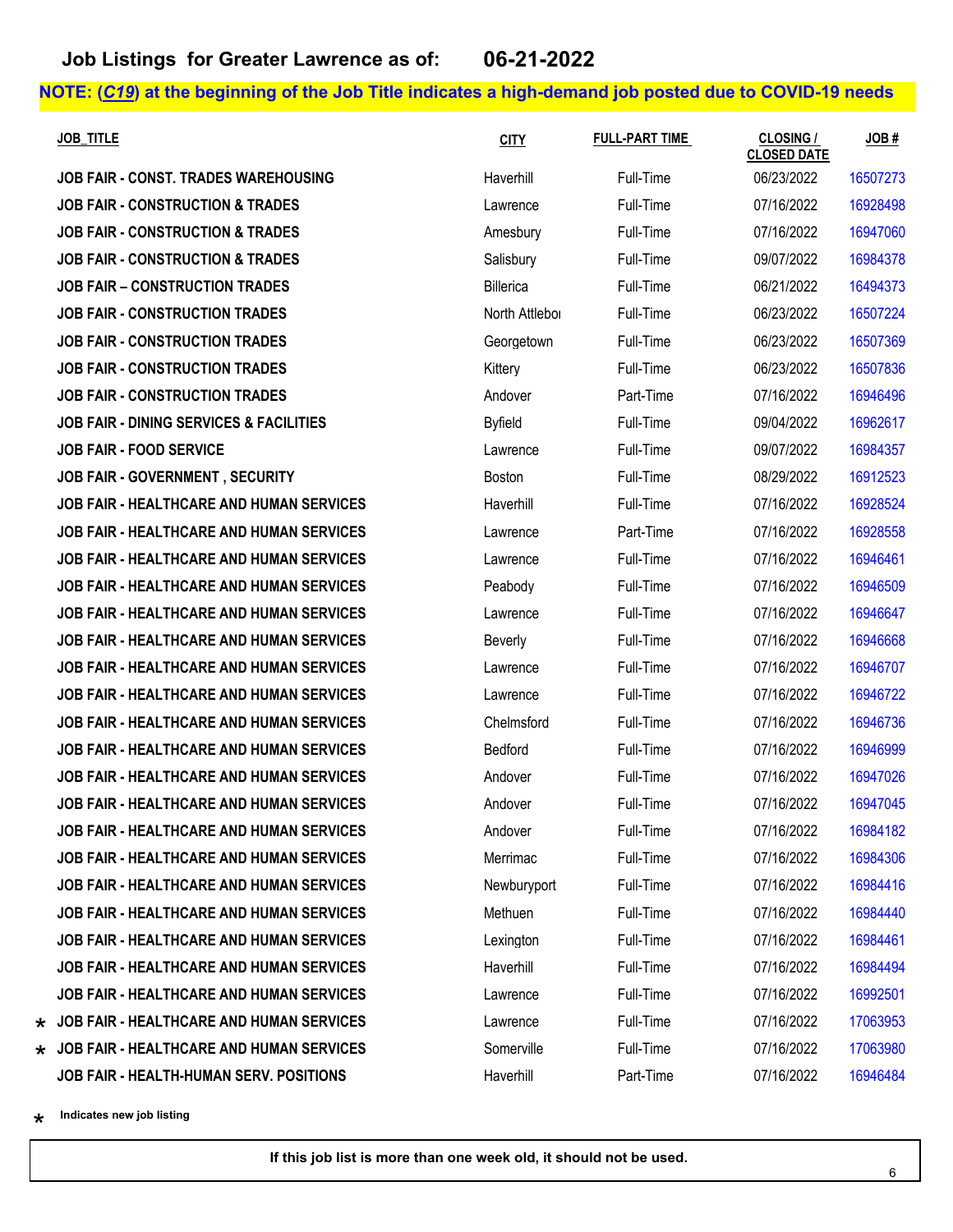**JOB FAIR - HEALTH-HUMAN SERV. POSITIONS JOB FAIR - HUMAN SERVICES-EDUCATION JOB FAIR - MANUFACTUIRING POSITIONS JOB FAIR - MANUFACTURING POSITIONS JOB FAIR - MANUFACTURING POSITIONS JOB FAIR - MANUFACTURING POSITIONS JOB FAIR - MANUFACTURING POSITIONS JOB FAIR - MANUFACTURING POSITIONS JOB FAIR - MANUFACTURING POSITIONS JOB FAIR - MANUFACTURING POSITIONS JOB FAIR - MANUFACTURING POSITIONS JOB FAIR - MANUFACTURING POSITIONS JOB FAIR - MANUFACTURING POSITIONS JOB FAIR - MANUFACTURING POSITIONS JOB FAIR - MANUFACTURING POSITIONS JOB FAIR - MANUFACTURING POSITIONS**  $\star$  JOB FAIR - MANUFACTURING POSITIONS **JOB FAIR - TRADES-CONSTRUCTION POSITIONS JOB FAIR - TRADES-CONSTRUCTION POSITIONS JOB FAIR - TRADES-CONSTRUCTION POSITIONS JOB FAIR - TRANSP.-WAREHOUSE POSITIONS JOB FAIR - TRANSP.-WAREHOUSING POSITIONS JOB FAIR - TRANSPORTATION AND TRADES JOB FAIR - TRANSPORTATION JOB FAIR - TRANSPORTATION JOB FAIR - TRANSPORTATION-TRADES-CONST. JOB FAIR - VARIOUS POSITIONS JOB FAIR - VARIOUS POSITIONS JOB FAIR - VARIOUS POSITIONS JOB FAIR -TEACHER, PRESCHOOL, PRE-K** 

**LABORATORY TECHNICIAN, \$5K SIGN BONUS** 

| <u>JOB_TITLE</u>                          | <b>CITY</b>    | <b>FULL-PART TIME</b> | <b>CLOSING /</b><br><b>CLOSED DATE</b> | JOB#     |
|-------------------------------------------|----------------|-----------------------|----------------------------------------|----------|
| JOB FAIR - HEALTH-HUMAN SERV. POSITIONS   | Lawrence       | Full-Time             | 07/16/2022                             | 16946524 |
| JOB FAIR - HUMAN SERVICES-EDUCATION       | Methuen        | Full-Time             | 07/16/2022                             | 16946544 |
| JOB FAIR - MANUFACTUIRING POSITIONS       | Rowley         | Full-Time             | 09/08/2022                             | 16992454 |
| JOB FAIR - MANUFACTURING POSITIONS        | Haverhill      | Full-Time             | 09/07/2022                             | 16983913 |
| JOB FAIR - MANUFACTURING POSITIONS        | Salem          | Full-Time             | 09/08/2022                             | 16992443 |
| JOB FAIR - MANUFACTURING POSITIONS        | Andover        | Full-Time             | 09/08/2022                             | 16992486 |
| JOB FAIR - MANUFACTURING POSITIONS        | Newburyport    | Full-Time             | 09/08/2022                             | 16992496 |
| JOB FAIR - MANUFACTURING POSITIONS        | Georgetown     | Full-Time             | 09/08/2022                             | 16992505 |
| JOB FAIR - MANUFACTURING POSITIONS        | North Andove   | Full-Time             | 09/08/2022                             | 16992514 |
| JOB FAIR - MANUFACTURING POSITIONS        | Lawrence       | Full-Time             | 09/08/2022                             | 16992520 |
| <b>JOB FAIR - MANUFACTURING POSITIONS</b> | Haverhill      | Full-Time             | 09/08/2022                             | 16992523 |
| JOB FAIR - MANUFACTURING POSITIONS        | Merrimac       | Full-Time             | 09/11/2022                             | 17012657 |
| JOB FAIR - MANUFACTURING POSITIONS        | Georgetown     | Full-Time             | 09/11/2022                             | 17012659 |
| JOB FAIR - MANUFACTURING POSITIONS        | Lawrence       | Full-Time             | 09/11/2022                             | 17012667 |
| JOB FAIR - MANUFACTURING POSITIONS        | Haverhill      | Full-Time             | 09/11/2022                             | 17012670 |
| JOB FAIR - MANUFACTURING POSITIONS        | Haverhill      | Full-Time             | 09/11/2022                             | 17012678 |
| JOB FAIR - MANUFACTURING POSITIONS        | Tewksbury      | Full-Time             | 09/14/2022                             | 17063367 |
| JOB FAIR - TRADES-CONSTRUCTION POSITIONS  | Topsfield      | Full-Time             | 06/23/2022                             | 16506989 |
| JOB FAIR - TRADES-CONSTRUCTION POSITIONS  | Salisbury      | Full-Time             | 07/16/2022                             | 16946561 |
| JOB FAIR - TRADES-CONSTRUCTION POSITIONS  | Lawrence       | Full-Time             | 07/16/2022                             | 16992451 |
| JOB FAIR - TRANSP.-WAREHOUSE POSITIONS    | Wilmington     | Full-Time             | 07/16/2022                             | 16946741 |
| JOB FAIR - TRANSP.-WAREHOUSING POSITIONS  | Haverhill      | Full-Time             | 07/16/2022                             | 16928471 |
| JOB FAIR - TRANSPORTATION AND TRADES      | North Andove   | Full-Time             | 07/16/2022                             | 16946815 |
| <b>JOB FAIR - TRANSPORTATION</b>          | Methuen        | Part-Time             | 07/16/2022                             | 16928541 |
| JOB FAIR - TRANSPORTATION                 | Haverhill      | Full-Time             | 07/16/2022                             | 16947073 |
| JOB FAIR - TRANSPORTATION-TRADES-CONST.   | Lawrence       | Full-Time             | 07/16/2022                             | 16984517 |
| <b>JOB FAIR - VARIOUS POSITIONS</b>       | Lynn           | Full-Time             | 09/04/2022                             | 16962622 |
| <b>JOB FAIR - VARIOUS POSITIONS</b>       | <b>Boston</b>  | Full-Time             | 09/04/2022                             | 16962640 |
| <b>JOB FAIR - VARIOUS POSITIONS</b>       | Andover        | Full-Time             | 07/01/2022                             | 16992691 |
| JOB FAIR -TEACHER, PRESCHOOL, PRE-K       | Wilmington     | Full-Time             | 08/08/2022                             | 16779785 |
| <b>KITCHEN HELP</b>                       | Tyngsboro      | Full-Time             | 06/27/2022                             | 16528888 |
| KITCHEN HELP                              | Gloucester     | Part-Time             | 08/30/2022                             | 16922847 |
| <b>KITTING TECHNICIAN</b>                 | Chelmsford     | Full-Time             | 07/03/2022                             | 16562758 |
| I ARORATORY TECHNICIAN S5K SIGN RONLIS    | <b>Waltham</b> | Full-Time             | 06/26/2022                             | 16524566 |

\*\* **Indicates new job listing**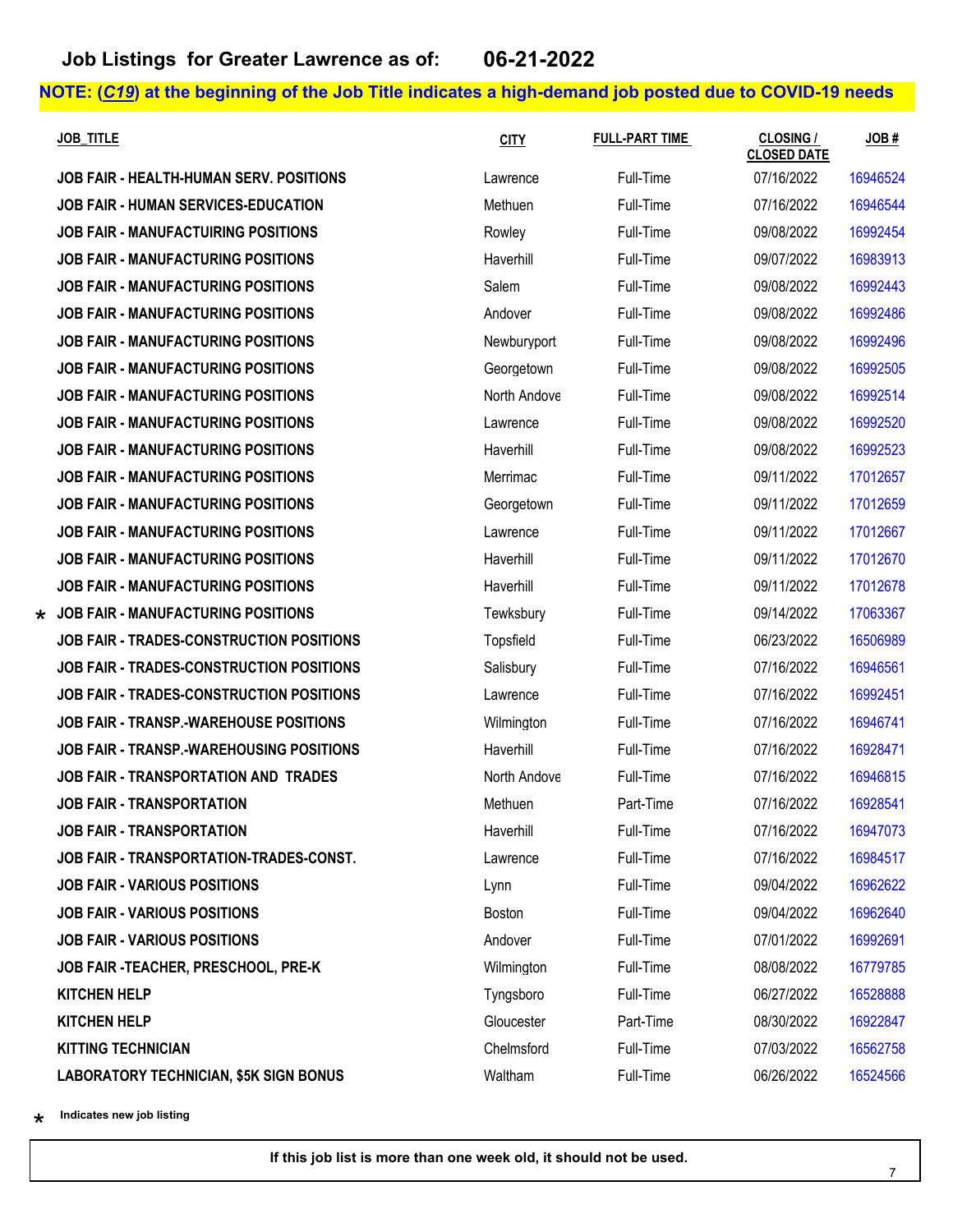| <b>JOB TITLE</b>                                   | <b>CITY</b>      | <b>FULL-PART TIME</b> | <b>CLOSING /</b><br><b>CLOSED DATE</b> | JOB#     |
|----------------------------------------------------|------------------|-----------------------|----------------------------------------|----------|
| <b>LABORATORY TECHNICIAN</b>                       | Tyngsboro        | Full-Time             | 06/20/2022                             | 16488452 |
| <b>LABORER - APPRENTICE</b>                        | Amesbury         | Full-Time             | 09/01/2022                             | 16947053 |
| <b>LABORER</b>                                     | Haverhill        | Full-Time             | 07/26/2022                             | 16699726 |
| <b>LABORER</b>                                     | Haverhill        | Full-Time             | 08/31/2022                             | 16927777 |
| <b>LABORERS/CARPENTRY &amp; EQUIPMENT OPERATOR</b> | Salisbury        | Full-Time             | 09/01/2022                             | 16946626 |
| <b>LANDSCAPE CREWMEMBERS</b>                       | Georgetown       | Full-Time             | 06/23/2022                             | 16507018 |
| <b>LANDSCAPE MAINTENANCE FOREMAN</b>               | Georgetown       | Full-Time             | 06/23/2022                             | 16507045 |
| <b>LANDSCAPER</b>                                  | Dracut           | Full-Time             | 06/21/2022                             | 16494462 |
| <b>LANDSCAPER</b>                                  | Andover          | Full-Time             | 08/18/2022                             | 16851169 |
| <b>LATHE OPERATOR</b>                              | North Salem      | Full-Time             | 07/18/2022                             | 16651161 |
| * LEASED HOUSING COORDINATOR                       | Chelmsford       | Full-Time             | 09/14/2022                             | 17063377 |
| <b>LEASING SALES PROFESSIONAL</b>                  | Beverly          | Full-Time             | 08/14/2022                             | 16825155 |
| * LICENSED PRACTICAL NURSE, LPN                    | Chelmsford       | Part-Time             | 09/15/2022                             | 17073386 |
| <b>LINE COOK</b>                                   | Lowell           | Part-Time             | 06/27/2022                             | 16529473 |
| <b>LTO WAREHOUSE WORKER</b>                        | <b>GLOUCESTE</b> | Full-Time             | 08/01/2022                             | 16733251 |
| <b>MACHINE OPERATOR - BINDERY</b>                  | Newburyport      | Full-Time             | 08/09/2022                             | 16783546 |
| <b>MACHINE OPERATOR - BINDERY</b>                  | Newburyport      | Full-Time             | 08/09/2022                             | 16783552 |
| <b>MACHINE OPERATOR (WOODWORKING SHOP)</b>         | Lawrence         | Full-Time             | 06/30/2022                             | 16294112 |
| <b>MACHINE OPERATOR TRAINEE</b>                    | Chelmsford       | Full-Time             | 06/21/2022                             | 16494230 |
| <b>MACHINE OPERATOR/PROCESSOR</b>                  | Chelmsford       | Full-Time             | 06/21/2022                             | 16494214 |
| <b>MACHINE OPERATOR</b>                            | Tewksbury        | Full-Time             | 06/19/2022                             | 16484061 |
| <b>MACHINE OPERATOR</b>                            | Amesbury         | Full-Time             | 06/29/2022                             | 16536446 |
| <b>MACHINE OPERATOR</b>                            | <b>Beverly</b>   | Full-Time             | 08/15/2022                             | 16828431 |
| <b>MACHINE OPERATOR</b>                            | Lowell           | Full-Time             | 08/16/2022                             | 16834992 |
| <b>MACHINE OPERATOR</b>                            | Chelmsford       | Full-Time             | 08/31/2022                             | 16928143 |
| MAINTAINER I - HOUSEKEEPER ** 1ST SHIFT**          | Lowell           | Full-Time             | 07/06/2022                             | 16584694 |
| <b>MAINTAINER I - HOUSEKEEPER ** 2ND SHIFT**</b>   | Lowell           | Full-Time             | 07/06/2022                             | 16584691 |
| $\star$ MAINTAINER I (JANITORIAL)                  | Danvers          | Full-Time             | 07/16/2022                             | 17016650 |
| <b>MAINTENANCE MECHANIC I</b>                      | Lowell           | Full-Time             | 08/19/2022                             | 16780260 |
| <b>MAINTENANCE MECHANIC</b>                        | Lowell           | Full-Time             | 08/18/2022                             | 16850895 |
| <b>MAINTENANCE PAINTER (PT)</b>                    | Salem            | Full-Time             | 08/01/2022                             | 16733066 |
| <b>MAINTENANCE SUPERVISOR - 1ST SHIFT</b>          | Haverhill        | Full-Time             | 08/07/2022                             | 16774128 |
| <b>MAINTENANCE SUPERVISOR - 2ND SHIFT</b>          | Haverhill        | Full-Time             | 08/07/2022                             | 16774130 |
| <b>MAINTENANCE TECHNICIAN - 1ST SHIFT</b>          | Haverhill        | Full-Time             | 08/07/2022                             | 16774147 |

\*\* **Indicates new job listing**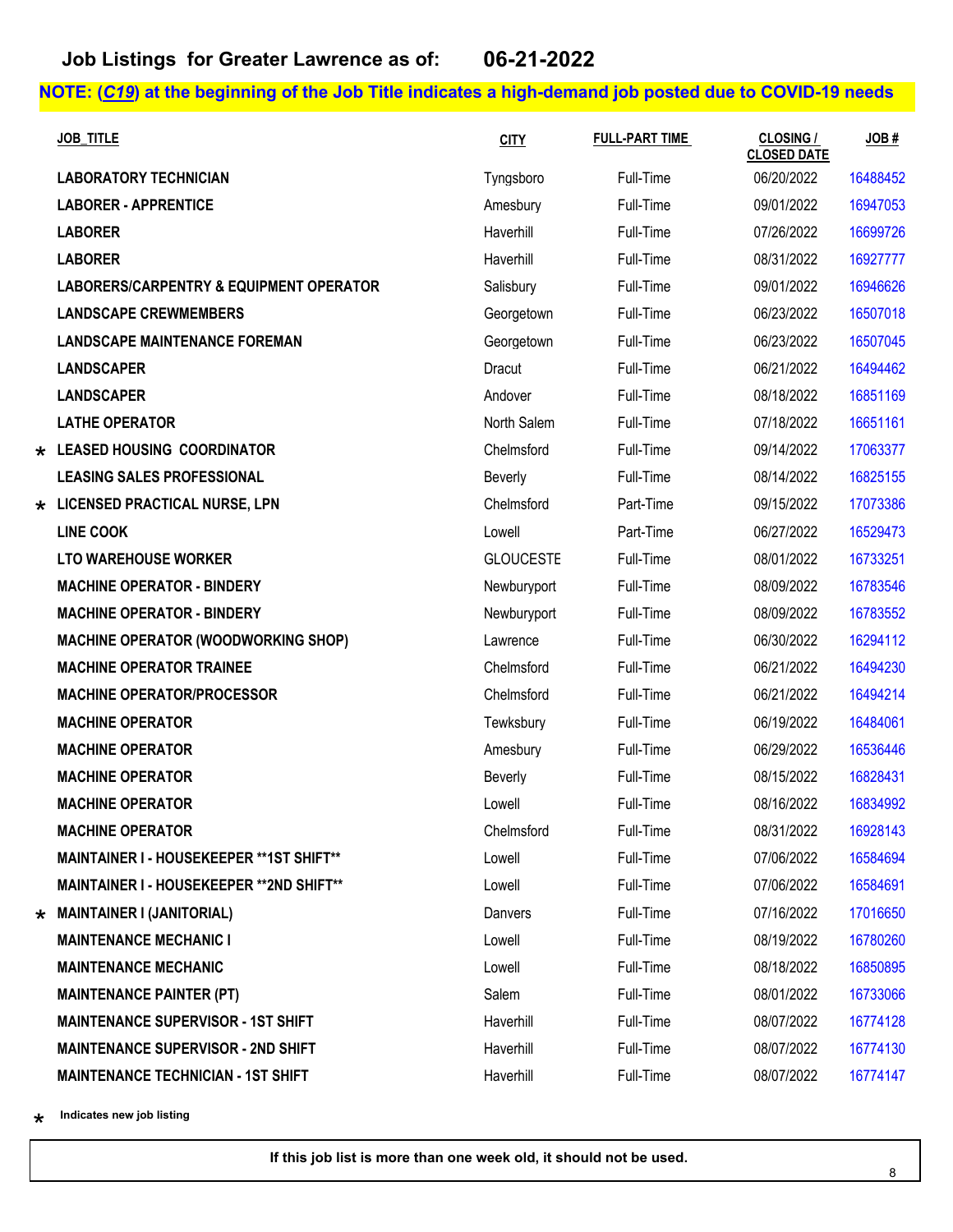|         | <b>JOB TITLE</b>                                | <b>CITY</b>     | <b>FULL-PART TIME</b> | <b>CLOSING /</b><br><b>CLOSED DATE</b> | JOB#     |
|---------|-------------------------------------------------|-----------------|-----------------------|----------------------------------------|----------|
|         | <b>MAINTENANCE TECHNICIAN - 1ST SHIFT</b>       | Haverhill       | Full-Time             | 08/07/2022                             | 16774170 |
|         | <b>MAINTENANCE TECHNICIAN - 2ND SHIFT</b>       | Haverhill       | Full-Time             | 08/07/2022                             | 16774165 |
| $\star$ | <b>MAINTENANCE WORKER - CUSTODIAN</b>           | Lowell          | Full-Time             | 09/15/2022                             | 17073315 |
|         | <b>MANAGEMENT ANALYST III - BOSTON</b>          | <b>Boston</b>   | Full-Time             | 06/30/2022                             | 16633908 |
|         | <b>MANAGER AND ASSISTANT MANAGER</b>            | Lynnfield       | Full-Time             | 06/22/2022                             | 16499967 |
|         | <b>MANUAL GRINDER</b>                           | Methuen         | Full-Time             | 08/24/2022                             | 16893294 |
|         | <b>MANUFACTURING ASSOCIATE - 2ND SHIFT</b>      | North Chelms    | Full-Time             | 07/26/2022                             | 16699378 |
|         | <b>MANUFACTURING LEAD / SUPERVISOR</b>          | Lawrence        | Full-Time             | 08/23/2022                             | 16885169 |
|         | <b>MANUFACTURING MAINTENANCE TECHNICIAN</b>     | Chelmsford      | Full-Time             | 06/20/2022                             | 16488600 |
|         | <b>MANUFACTURING PRODUCTION - WEB PRESS</b>     | Newburyport     | Full-Time             | 08/09/2022                             | 16783580 |
|         | <b>MANUFACTURING SYSTEM TECH TEAM LEAD</b>      | Chelmsford      | Full-Time             | 07/03/2022                             | 16562784 |
|         | <b>MANUFACTURING TECH II</b>                    | <b>LOWELL</b>   | Full-Time             | 09/07/2022                             | 16983826 |
|         | <b>MANUFACTURING TECHNICIAN</b>                 | North Billerica | Full-Time             | 06/26/2022                             | 16524117 |
|         | <b>MANUFACTURING TECHNICIAN</b>                 | Nashua          | Full-Time             | 08/16/2022                             | 16834936 |
|         | <b>MARINE TECHNICIAN</b>                        | Salisbury       | Full-Time             | 07/03/2022                             | 16562595 |
|         | <b>MASSHIRE JOB FAIR - HEALTHCARE POSITIONS</b> | Lawrence        | Full-Time             | 08/30/2022                             | 16923319 |
|         | <b>MASSHIRE MVCC VIRTUAL JOB FAIR</b>           | Lawrence        | Full-Time             | 06/30/2022                             | 16923128 |
|         | <b>MATERIAL- PLANNER BUYER</b>                  | Lowell          | Full-Time             | 08/17/2022                             | 16841366 |
|         | <b>MATERIALS HANDLER</b>                        | Gloucester      | Full-Time             | 07/13/2022                             | 16624117 |
|         | <b>MATERIALS HANDLER</b>                        | Chelmsford      | Full-Time             | 08/31/2022                             | 16928055 |
|         | <b>MECHANICAL ASSEMBLER</b>                     | Chelmsford      | Full-Time             | 06/23/2022                             | 16507258 |
|         | <b>MECHANICAL ASSEMBLER</b>                     | Gloucester      | Full-Time             | 07/13/2022                             | 16624146 |
|         | <b>MECHANICAL ASSEMBLERS - 1ST SHIFT</b>        | Chelmsford      | Full-Time             | 09/04/2022                             | 16962649 |
|         | <b>MECHANICAL ASSEMBLERS 2ND SHIFT</b>          | Chelmsford      | Full-Time             | 09/04/2022                             | 16962650 |
|         | <b>MECHANICAL ASSEMBLERS 3RD SHIFT</b>          | Chelmsford      | Full-Time             | 09/04/2022                             | 16962651 |
|         | <b>MECHANICAL INSPECTOR II</b>                  | Billerica       | Full-Time             | 06/22/2022                             | 16499610 |
|         | <b>MEMBER CONCIERGE</b>                         | Ipswich         | Part-Time             | 07/13/2022                             | 16623756 |
|         | <b>MEMBER CONCIERGE</b>                         | Ipswich         | Part-Time             | 07/13/2022                             | 16624100 |
|         | <b>MEMBER SERVICES REPRESENTATIVE</b>           | Beverly         | Full-Time             | 07/10/2022                             | 16609724 |
|         | <b>MERCHANDISER ASST MANAGER</b>                | Westford        | Full-Time             | 06/23/2022                             | 16507485 |
|         | <b>MOBILE ASSOCIATE</b>                         | Gloucester      | Part-Time             | 08/23/2022                             | 16885338 |
|         | <b>NIGHT CHEMICAL OPERATOR</b>                  | Haverhill       | Full-Time             | 09/04/2022                             | 16962603 |
|         | <b>OFFICE ADMIN</b>                             | Chelmsford      | Full-Time             | 06/23/2022                             | 16506972 |
|         | <b>OFFICE ASSISTANT</b>                         | Lowell          | Part-Time             | 07/19/2022                             | 16657189 |

\*\* **Indicates new job listing**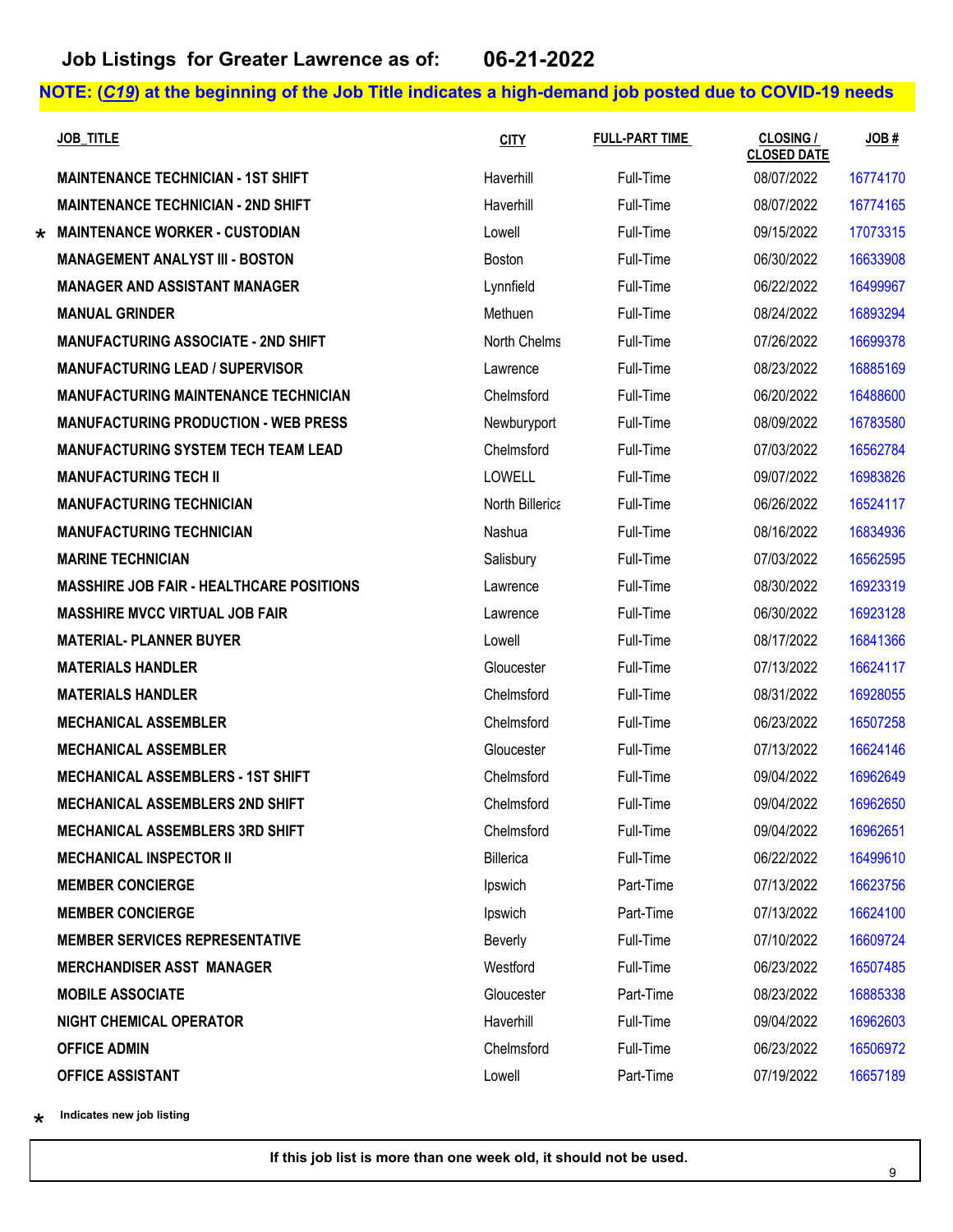| <b>JOB TITLE</b>                                   | <b>CITY</b>    | <b>FULL-PART TIME</b> | <b>CLOSING /</b><br><b>CLOSED DATE</b> | JOB#     |
|----------------------------------------------------|----------------|-----------------------|----------------------------------------|----------|
| <b>OFFICE MANAGER</b>                              | Salem          | Part-Time             | 08/29/2022                             | 16912775 |
| <b>OPERATIONS ASSISTANT MANAGER</b>                | Westford       | Full-Time             | 06/23/2022                             | 16507207 |
| <b>OPERATOR</b>                                    | Beverly        | Full-Time             | 08/22/2022                             | 16880341 |
| <b>ORBITAL WELDER/ MACHINE OPERATOR</b>            | Dracut         | Full-Time             | 08/22/2022                             | 16880627 |
| <b>PAINTER - MANUFACTURING</b>                     | Haverhill      | Full-Time             | 06/29/2022                             | 16536754 |
| <b>PAINTER TECHNICIAN</b>                          | Amesbury       | Full-Time             | 06/29/2022                             | 16536454 |
| * PAINTER/LOADER                                   | Rowley         | Full-Time             | 09/12/2022                             | 17016465 |
| <b>PARTS COORDINATOR</b>                           | Ayer           | Full-Time             | 07/25/2022                             | 16693217 |
| <b>PATIENT ADVOCATE</b>                            | LOWELL         | Full-Time             | 08/14/2022                             | 16824632 |
| <b>PATIENT OBSERVATION</b>                         | Salem          | Full-Time             | 08/04/2022                             | 16755667 |
| <b>PATIENT SERVICE REPRESENTATIVE TIER 1</b>       | <b>LOWELL</b>  | Full-Time             | 08/14/2022                             | 16824639 |
| <b>PATIENT SERVICE REPRESENTATIVE</b>              | Lowell         | Part-Time             | 07/25/2022                             | 16693160 |
| PERSONAL CARE ASSISTANT                            | Salem          | Part-Time             | 06/30/2022                             | 16357604 |
| PERSONAL CARE ASSISTANT                            | Winthrop       | Part-Time             | 06/21/2022                             | 16494168 |
| PERSONAL CARE ATTENDANT (PCA)                      | Lawrence       | Part-Time             | 06/21/2022                             | 16494196 |
| PERSONAL CARE ATTENDANT (PCA)                      | Lowell         | Part-Time             | 06/24/2022                             | 16546461 |
| PEST CONTROL TECHNICIAN                            | Peabody        | Full-Time             | 08/15/2022                             | 16828400 |
| PHARMACY TECHNICIAN                                | Lowell         | Full-Time             | 07/18/2022                             | 16650365 |
| <b>PICKER/PACKER</b>                               | Newburyport    | Full-Time             | 08/09/2022                             | 16783592 |
| PLANT MAINTENANCE MECHANIC / TECHNICIAN            | Haverhill      | Full-Time             | 08/23/2022                             | 16885194 |
| <b>PLUMBER HELPER</b>                              | Chelmsford     | Full-Time             | 07/12/2022                             | 16620765 |
| $\star$ POT WASHER/UTILITY MAINTENANCE PT          | <b>Byfield</b> | Full-Time             | 09/14/2022                             | 17063658 |
| <b>PRE-ASSEMBLY TECH &amp; WAREHOUSE ASSISTANT</b> | Billerica      | Full-Time             | 06/22/2022                             | 16499411 |
| <b>PREP OPERATOR</b>                               | Billerica      | Full-Time             | 08/16/2022                             | 16834885 |
| PRESSROOM/UTILITY PERSON                           | North Andove   | Full-Time             | 07/12/2022                             | 16620459 |
| <b>PRODCTION ASSISTANT</b>                         | Lawrence       | Full-Time             | 08/23/2022                             | 16885145 |
| <b>PRODUCTION ADMINISTRATOR</b>                    | Ayer           | Full-Time             | 07/24/2022                             | 16686336 |
| <b>PRODUCTION ASSOCIATE</b>                        | Londonderry    | Full-Time             | 07/21/2022                             | 16665842 |
| <b>PRODUCTION ASSOCIATE</b>                        | Londonderry    | Full-Time             | 07/21/2022                             | 16665844 |
| <b>PRODUCTION ASSOCIATE</b>                        | Haverhill      | Full-Time             | 07/26/2022                             | 16698741 |
| <b>PRODUCTION CLERK</b>                            | Lawrence       | Full-Time             | 07/13/2022                             | 16623494 |
| <b>PRODUCTION LEAD - 2ND SHIFT</b>                 | Andover        | Full-Time             | 07/05/2022                             | 16574512 |
| PRODUCTION OPERATOR                                | Acton          | Full-Time             | 07/18/2022                             | 16651164 |
| PRODUCTION SPECIALIST                              | <b>LOWELL</b>  | Full-Time             | 06/30/2022                             | 16357583 |

\*\* **Indicates new job listing**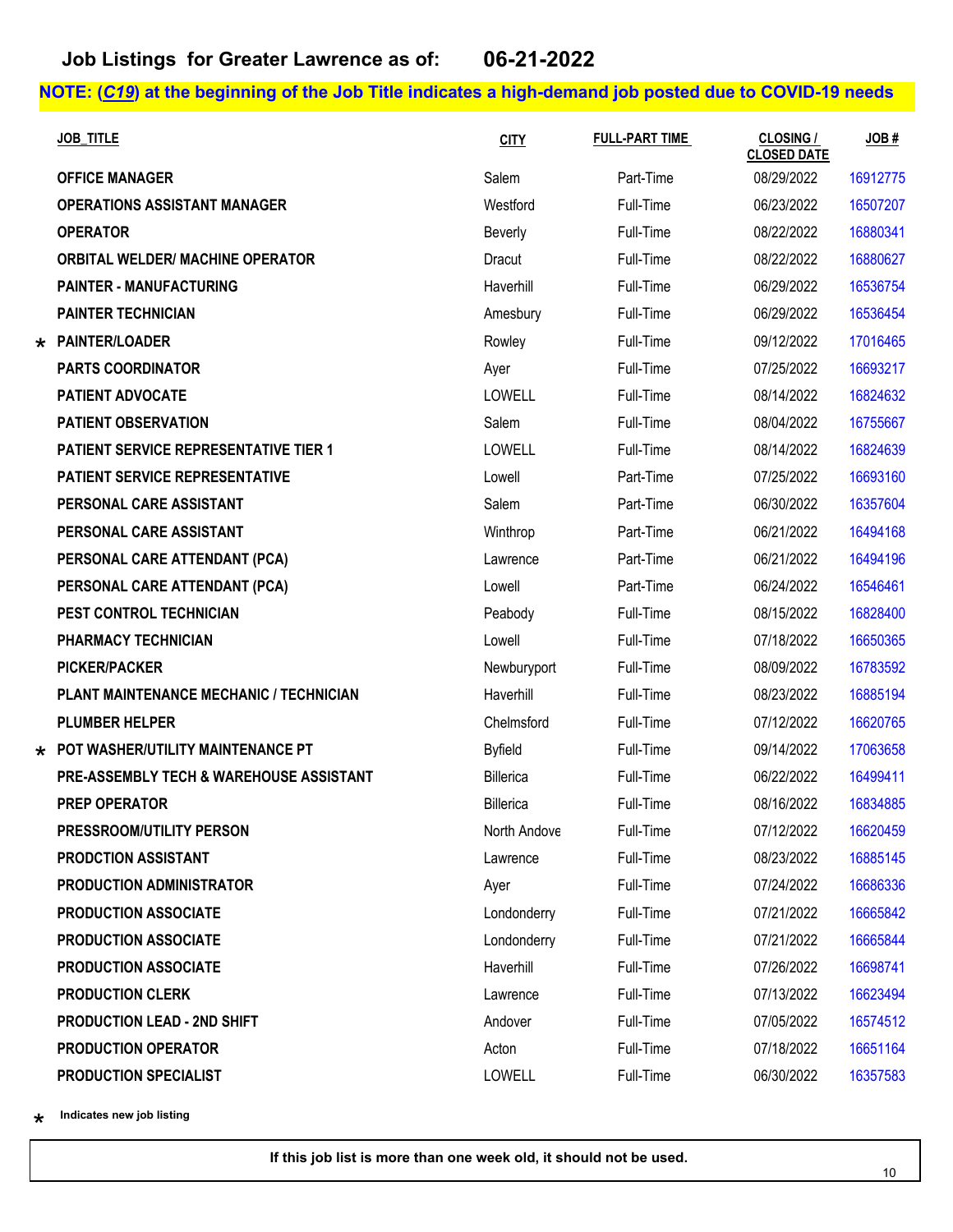| <b>JOB TITLE</b>                            | <b>CITY</b>     | <b>FULL-PART TIME</b> | <b>CLOSING /</b><br><b>CLOSED DATE</b> | JOB#     |
|---------------------------------------------|-----------------|-----------------------|----------------------------------------|----------|
| <b>PRODUCTION SUPERVISOR - 1ST SHIFT</b>    | Haverhill       | Full-Time             | 08/07/2022                             | 16774122 |
| <b>PRODUCTION SUPERVISOR - 2ND SHIFT</b>    | Chelmsford      | Full-Time             | 07/05/2022                             | 16574482 |
| PRODUCTION SUPERVISOR - 2ND SHIFT           | Haverhill       | Full-Time             | 08/07/2022                             | 16774124 |
| <b>PRODUCTION SUPERVISOR</b>                | Lawrence        | Full-Time             | 07/05/2022                             | 16574692 |
| PRODUCTION TECHNICIAN (ENTRY LEVEL)         | Amesbury        | Full-Time             | 06/29/2022                             | 16536463 |
| <b>PRODUCTION WORKER - WOODWORKER</b>       | Salisbury       | Full-Time             | 08/14/2022                             | 16824439 |
| <b>PRODUCTION WORKER 1ST SHIFT</b>          | Lawrence        | Full-Time             | 08/24/2022                             | 16893314 |
| PRODUCTION WORKER 2ND SHIFT                 | Lawrence        | Full-Time             | 08/24/2022                             | 16893317 |
| PRODUCTION WORKER 3RD SHIFT                 | Lawrence        | Full-Time             | 08/24/2022                             | 16893319 |
| <b>PROGRAM COORDINATOR III HEARINGS</b>     | <b>Brockton</b> | Full-Time             | 06/30/2022                             | 16633906 |
| <b>PROGRAM COORDINATOR III</b>              | <b>Boston</b>   | Full-Time             | 06/30/2022                             | 16633912 |
| PROGRAM COORDINATOR PART TIME               | Andover         | Part-Time             | 07/21/2022                             | 16666210 |
| <b>PROGRAM NURSE</b>                        | Haverhill       | Part-Time             | 07/12/2022                             | 16620737 |
| <b>PROGRAM SUPERVISOR</b>                   | Lawrence        | Full-Time             | 07/10/2022                             | 16609593 |
| PROJECT ENGINEER - ENVIRONMENTAL            | Lowell          | Part-Time             | 06/19/2022                             | 16484357 |
| PT SCHOOL VAN DRIVER- CAN TRAIN             | Chelmsford      | Part-Time             | 06/20/2022                             | 16488566 |
| PURCHASING INVENTORY COORDINATOR            | Lowell          | Full-Time             | 07/18/2022                             | 16650385 |
| QA SUPERVISOR - 1ST SHIFT                   | Haverhill       | Full-Time             | 08/07/2022                             | 16774111 |
| <b>QA SUPERVISOR - 2ND SHIFT</b>            | Haverhill       | Full-Time             | 08/07/2022                             | 16774116 |
| QC INSPECTOR - 1ST OR 2ND SHIFT             | Andover         | Full-Time             | 08/14/2022                             | 16824436 |
| <b>QUALITY ASSURANCE ENGINEER, MDR</b>      | Chelmsford      | Full-Time             | 08/31/2022                             | 16928084 |
| <b>QUALITY ASSURANCE MANAGER</b>            | Georgetown      | Full-Time             | 09/06/2022                             | 16974905 |
| $\star$ QUALITY ASSURANCE MANAGER           | Georgetown      | Full-Time             | 09/12/2022                             | 17016454 |
| <b>QUALITY ASSURANCE TECHNICIAN</b>         | Georgetown      | Full-Time             | 09/06/2022                             | 16974847 |
| $\star$ QUALITY ASSURANCE TECHNICIAN        | Georgetown      | Full-Time             | 09/12/2022                             | 17016450 |
| <b>QUALITY CONTROL - REMOTE</b>             | North Billerica | Full-Time             | 07/03/2022                             | 16562543 |
| <b>QUALITY CONTROL TECHNICIAN</b>           | Hudson          | Full-Time             | 06/20/2022                             | 16488872 |
| <b>QUALITY MECHANICAL INSPECTOR</b>         | Chelmsford      | Full-Time             | 08/16/2022                             | 16834924 |
| <b>REACH LOWELL PROGRAM COORDINATOR</b>     | <b>LOWELL</b>   | Full-Time             | 08/08/2022                             | 16780066 |
| <b>RECEPTIONIST-FAMILY PRACTICE (METTA)</b> | <b>LOWELL</b>   | Full-Time             | 08/14/2022                             | 16824659 |
| <b>RECYCLING COORDINATOR</b>                | Lowell          | Full-Time             | 08/08/2022                             | 16780405 |
| <b>REGISTERED NURSE</b>                     | <b>LOWELL</b>   | Full-Time             | 08/14/2022                             | 16824650 |
| <b>RELATIONSHIP BANKER</b>                  | Lawrence        | Full-Time             | 08/16/2022                             | 16834525 |
| <b>REMOTE - PRINT ADVERTISING SALES</b>     | Chelmsford      | Full-Time             | 08/14/2022                             | 16824510 |

\*\* **Indicates new job listing**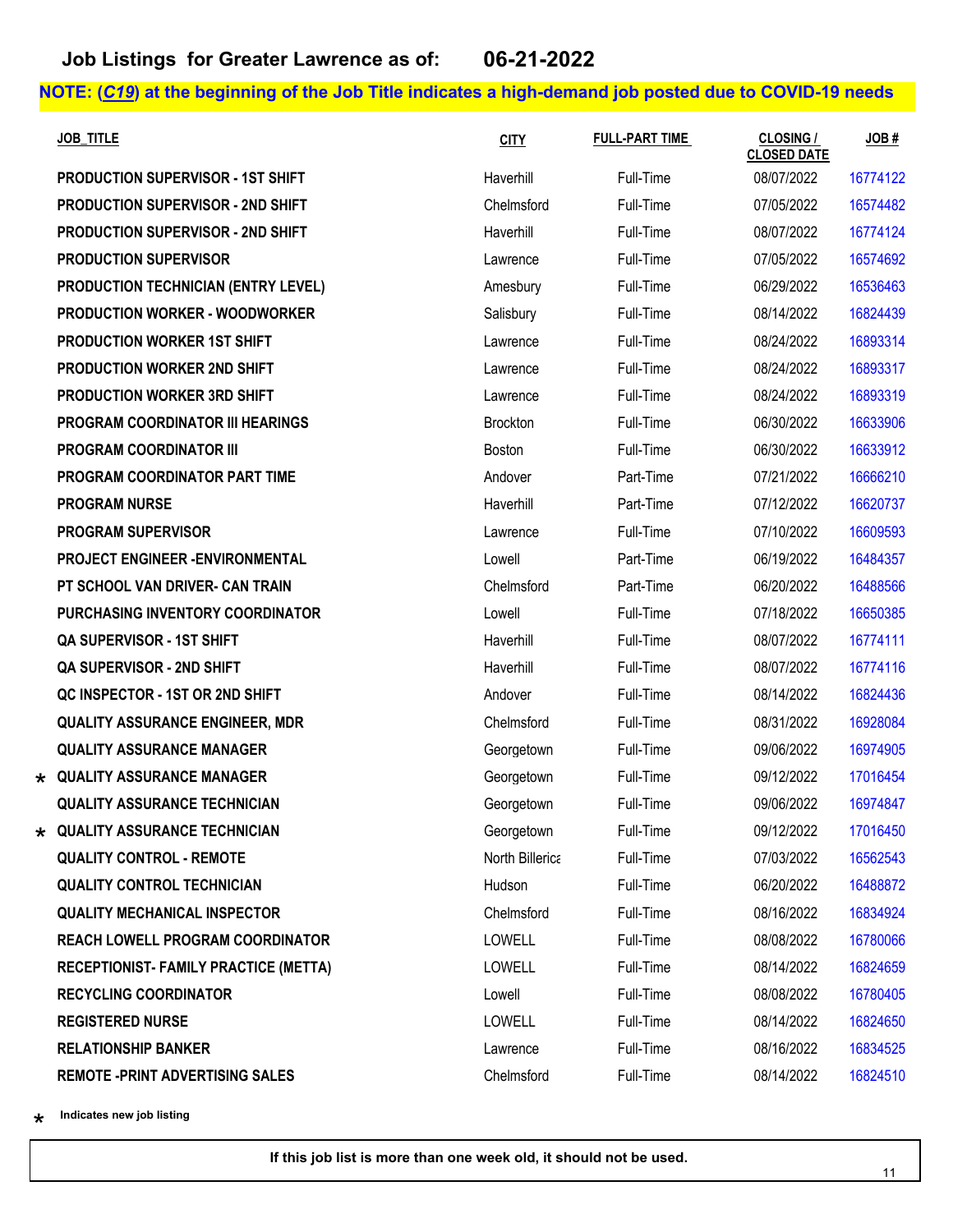| <b>JOB TITLE</b>                                    | <b>CITY</b>      | <b>FULL-PART TIME</b> | CLOSING /<br><b>CLOSED DATE</b> | JOB#     |
|-----------------------------------------------------|------------------|-----------------------|---------------------------------|----------|
| <b>RESIDENT ASSISTANT</b>                           | Billerica        | Full-Time             | 07/25/2022                      | 16693309 |
| <b>RESIDENTIAL COUNSELOR</b>                        | Lawrence         | Full-Time             | 09/01/2022                      | 16946526 |
| <b>RETAIL STORE TEAM MEMBER</b>                     | Ipswich          | Full-Time             | 08/08/2022                      | 16780209 |
| SALES ASSOCIATE, STOCKING ASSOCIATE                 | Saugus           | Part-Time             | 08/21/2022                      | 16873679 |
| <b>SALES FLOOR ASSOCIATE</b>                        | Westford         | Full-Time             | 06/23/2022                      | 16507214 |
| <b>SALES OPERATIONS COORDINATOR</b>                 | Chelmsford       | Full-Time             | 07/03/2022                      | 16562503 |
| <b>SCHOOL VAN DRIVERS</b>                           | Methuen          | Part-Time             | 08/31/2022                      | 16928551 |
| <b>SCHOOL VAN MONITORS</b>                          | Methuen          | Part-Time             | 08/31/2022                      | 16928549 |
| <b>SEASONAL FOREST &amp; PARK SUPERVISOR 1</b>      | Rockport         | Full-Time             | 07/08/2022                      | 16946701 |
| <b>SEASONAL LABORER I</b>                           | Salisbury        | Full-Time             | 09/01/2022                      | 16946898 |
| <b>SEASONAL PARK INTERPRETER</b>                    | Rockport         | Full-Time             | 07/08/2022                      | 16946927 |
| <b>SEASONAL RANGER II</b>                           | Andover          | Full-Time             | 09/01/2022                      | 16946916 |
| <b>SEASONAL REC FACILITIES SUPERVISOR I</b>         | Rockport         | Full-Time             | 07/08/2022                      | 16946939 |
| <b>SECOND SHIFT CUSTODIAN - PART TIME</b>           | Plaistow         | Part-Time             | 09/04/2022                      | 16962682 |
| <b>SECURITY OFFICER</b>                             | Andover          | Part-Time             | 09/01/2022                      | 16946500 |
| SENIOR BUSINESS SYSTEMS ANALYST                     | Haverhill        | Full-Time             | 07/27/2022                      | 16103293 |
| <b>SENIOR MANUFACTURING ENGINEER I</b>              | Billerica        | Full-Time             | 09/08/2022                      | 16992070 |
| <b>SENIOR ORDER SERVICE REPRESENTATIVE</b>          | Billerica        | Full-Time             | 09/08/2022                      | 16992063 |
| <b>SERVER</b>                                       | Tyngsboro        | Full-Time             | 06/27/2022                      | 16528908 |
| <b>SEWING MACHINE OPERATORS</b>                     | Peabody          | Full-Time             | 08/04/2022                      | 16755650 |
| <b>SHEET METAL TEACHER</b>                          | Andover          | Part-Time             | 08/18/2022                      | 16851060 |
| <b>SHIPPER &amp; RECEIVER</b>                       | Lawrence         | Full-Time             | 08/23/2022                      | 16885158 |
| <b>SHIPPING /RECEIVING ASSOCIATE</b>                | Billerica        | Full-Time             | 08/24/2022                      | 16893023 |
| <b>SHIPPING AND RECEIVING TEAM LEADER</b>           | Haverhill        | Full-Time             | 08/21/2022                      | 16873591 |
| $\star$ SNACK BAR ASSISTANT                         | <b>Byfield</b>   | Part-Time             | 09/14/2022                      | 17063650 |
| <b>SOCIAL WORKER</b>                                | <b>LOWELL</b>    | Full-Time             | 08/08/2022                      | 16779821 |
| <b>SPRAY ROOM FINISH PERSON</b>                     | Haverhill        | Full-Time             | 09/04/2022                      | 16962659 |
| <b>SPRAYFOAM &amp; CELLULOSE INSULATION INSTALL</b> | Salisbury        | Full-Time             | 07/05/2022                      | 16574533 |
| STAFF /PROJECT- GIS ANALYST                         | Lowell           | Full-Time             | 08/10/2022                      | 16799325 |
| STAFF SCIENTIST - ENVIRONMENTAL                     | Lowell           | Part-Time             | 06/19/2022                      | 16484368 |
| <b>STOCKROOM CLERK</b>                              | Peabody          | Full-Time             | 08/17/2022                      | 16841734 |
| <b>STORE MANAGER</b>                                | Westford         | Full-Time             | 06/23/2022                      | 16507234 |
| <b>STORE ASSOCIATES</b>                             | Lowell           | Full-Time             | 08/29/2022                      | 16912780 |
| SUPPLY CHAIN SPECIALIST                             | <b>Billerica</b> | Full-Time             | 07/18/2022                      | 16650252 |

\*\* **Indicates new job listing**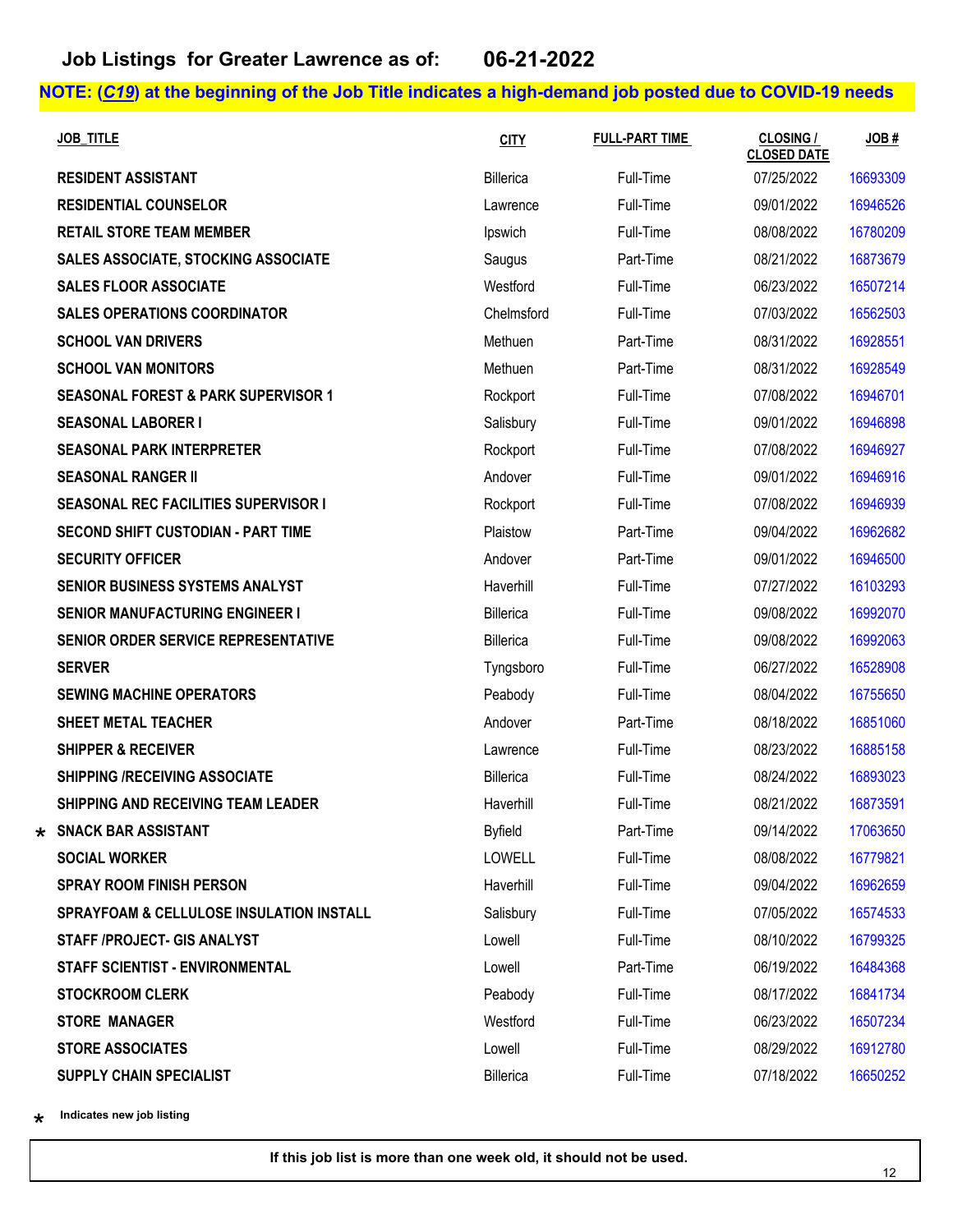| <b>JOB TITLE</b>                               | <b>CITY</b>    | <b>FULL-PART TIME</b> | <b>CLOSING /</b><br><b>CLOSED DATE</b> | JOB#     |
|------------------------------------------------|----------------|-----------------------|----------------------------------------|----------|
| <b>TEACHERS AIDE</b>                           | Lowell         | Full-Time             | 07/31/2022                             | 16728641 |
| <b>TEAM LEAD</b>                               | Ipswich        | Full-Time             | 08/08/2022                             | 16780231 |
| <b>TEAM MEMBER FT/PT</b>                       | Saugus         | Full-Time             | 08/22/2022                             | 16880323 |
| <b>TEAM MEMBER FT/PT</b>                       | Chelmsford     | Full-Time             | 08/23/2022                             | 16885366 |
| <b>TEAM MEMBER FT/PT</b>                       | Tewksbury      | Full-Time             | 08/23/2022                             | 16885383 |
| <b>TELLER PART TIME</b>                        | Haverhill      | Part-Time             | 07/26/2022                             | 16133304 |
| <b>TEST OPERATOR</b>                           | Lawrence       | Full-Time             | 09/04/2022                             | 16962614 |
| <b>TEST TECHNICIAN</b>                         | Gloucester     | Full-Time             | 07/25/2022                             | 16693091 |
| <b>TEST TECHNICIAN</b>                         | Newburyport    | Full-Time             | 07/25/2022                             | 16693104 |
| <b>TRAINEE SUPPORT SPECIALIST</b>              | Andover        | Full-Time             | 07/21/2022                             | 16666207 |
| <b>TRANSMISSION ASSEMBLER</b>                  | Salem          | Full-Time             | 07/05/2022                             | 16574526 |
| <b>TROLLEY CONDUCTOR</b>                       | Lowell         | Part-Time             | 07/06/2022                             | 16584725 |
| <b>TRUCK DRIVER - SEPTIC/GREASE SERVICES</b>   | Haverhill      | Full-Time             | 08/31/2022                             | 16927779 |
| TRUCK DRIVER TO HAUL JUNK                      | North Chelms   | Full-Time             | 08/23/2022                             | 16885287 |
| <b>TRUCK DRIVER/DELIVERY</b>                   | Ipswich        | Full-Time             | 08/22/2022                             | 16880254 |
| <b>UNIT SECRETARY</b>                          | Lawrence       | Full-Time             | 09/01/2022                             | 16946467 |
| <b>UNIVERSAL ASSOCIATE I</b>                   | Hampstead      | Full-Time             | 08/18/2022                             | 16850869 |
| <b>UNIVERSAL ASSOCIATE III</b>                 | Haverhill      | Full-Time             | 07/26/2022                             | 16699005 |
| <b>UPSKILLING NAVIGATOR</b>                    | Salem          | Full-Time             | 07/10/2022                             | 16609632 |
| <b>VAN DRIVER</b>                              | Lynn           | Full-Time             | 06/27/2022                             | 16529357 |
| <b>VEHICLE SYSTEM TEST TECHNICIAN</b>          | Lowell         | Full-Time             | 07/19/2022                             | 16656777 |
| <b>VISUAL INSPECTOR - 1ST SHIFT</b>            | Andover        | Full-Time             | 08/09/2022                             | 16783679 |
| <b>VISUAL INSPECTOR - 2ND SHIFT</b>            | Andover        | Full-Time             | 08/09/2022                             | 16783680 |
| VP, COMMERCIAL LOAN ADMINISTRATOR              | Haverhill      | Full-Time             | 07/26/2022                             | 16698889 |
| <b>WAREHOUSE &amp; LOGISTICS MANAGER</b>       | Chelmsford     | Full-Time             | 07/05/2022                             | 16574504 |
| <b>WAREHOUSE ASSOCIATE/TRUCK DRIVER</b>        | Beverly        | Full-Time             | 06/27/2022                             | 16528992 |
| <b>WAREHOUSE EMPLOYEE</b>                      | Rowley         | Part-Time             | 08/24/2022                             | 16893410 |
| <b>WAREHOUSE LEAD - 1ST SHIFT</b>              | Haverhill      | Full-Time             | 08/07/2022                             | 16774167 |
| <b>WAREHOUSE LEAD - 2ND SHIFT</b>              | Haverhill      | Full-Time             | 08/07/2022                             | 16774153 |
| <b>WAREHOUSE MANAGER</b>                       | Lynnfield      | Full-Time             | 06/22/2022                             | 16499700 |
| <b>WAREHOUSE ORDER SELECTOR</b>                | Tewksbury      | Full-Time             | 09/11/2022                             | 17012795 |
| <b>WAREHOUSE ORDER SELECTOR-RETENTION BONU</b> | <b>METHUEN</b> | Full-Time             | 07/08/2022                             | 15938289 |
| <b>WAREHOUSE WORKER</b>                        | Ipswich        | Full-Time             | 08/22/2022                             | 16880265 |
| <b>WAREHOUSE WORKER</b>                        | Haverhill      | Full-Time             | 08/31/2022                             | 16928476 |

\*\* **Indicates new job listing**